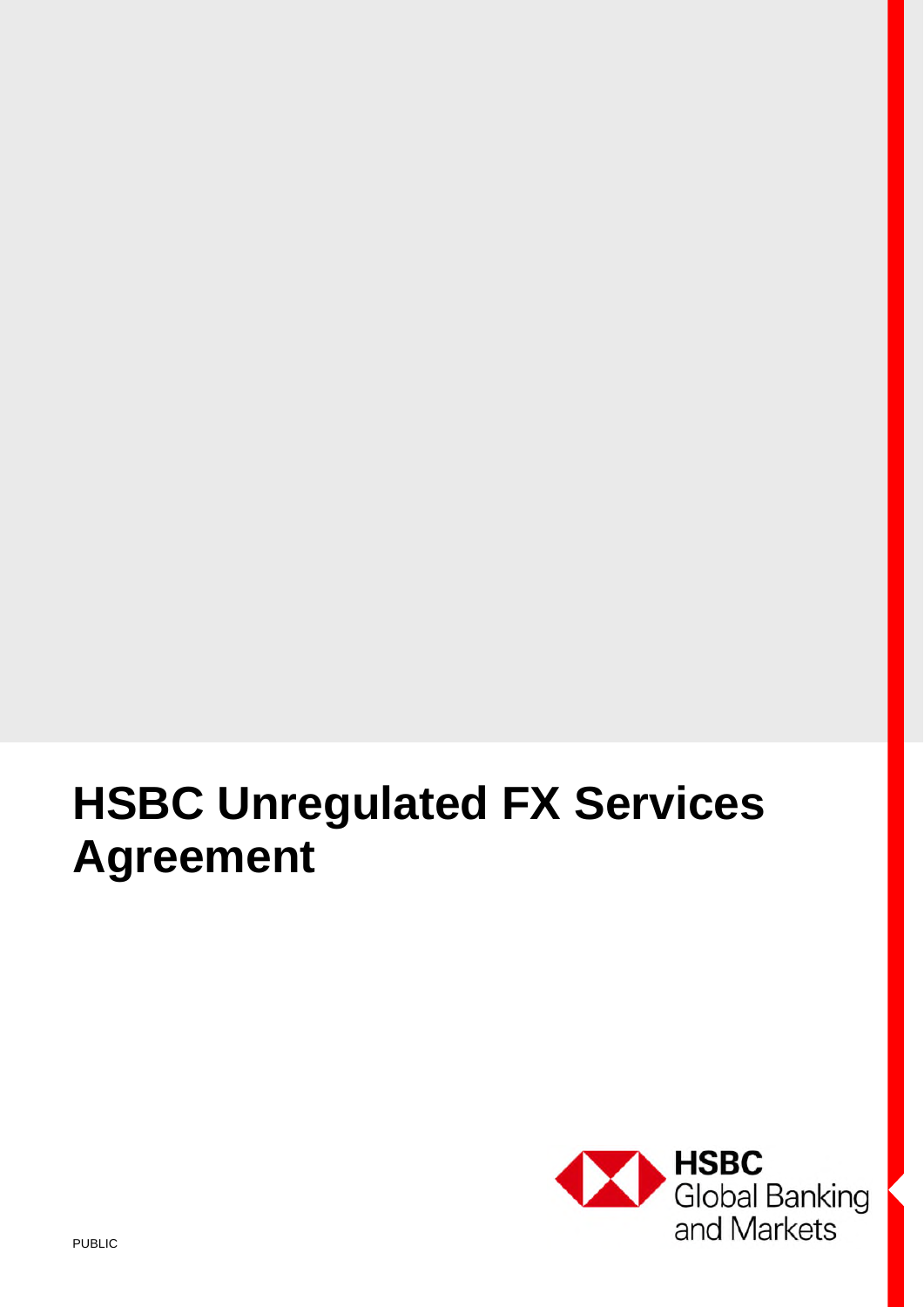# Contents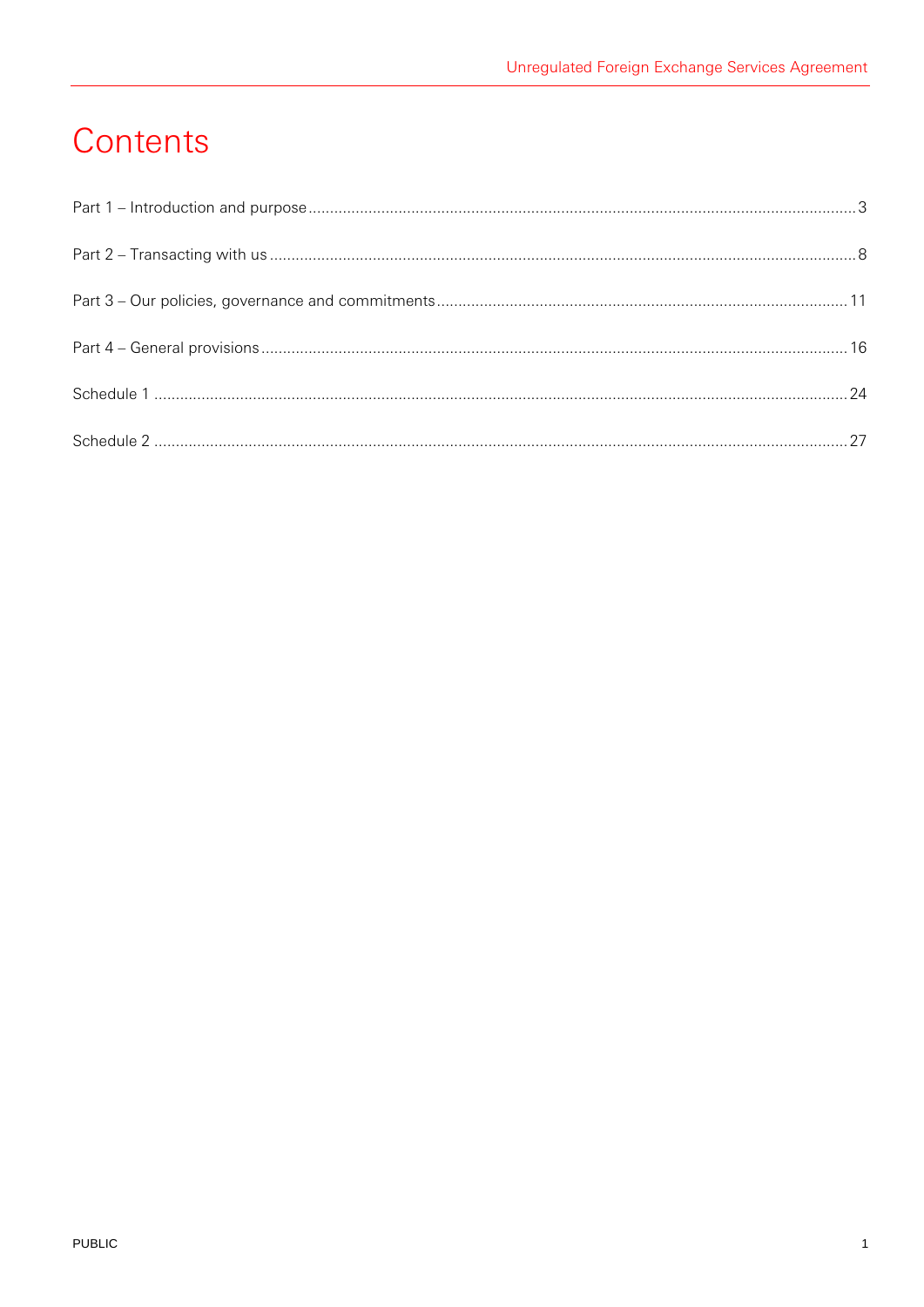# **HSBC BANK PLC GLOBAL MARKETS UNREGULATED FOREIGN EXCHANGE SERVICES AGREEMENT**

No part of this publication may be reproduced, stored in a retrieval system or transmitted in any form or by any means, electronic, mechanical, photocopying, and recording or otherwise without the written permission of HSBC Bank plc. Where HSBC Bank plc has provided these terms of business to you electronically, you have permission to store these terms of business in a retrieval system in your capacity as a customer or prospective customer.

Copyright HSBC Bank plc April 2021. All rights reserved

**This Global Markets Unregulated Foreign Exchange Services Agreement is important and you should read it carefully to ensure you understand it fully (we recommend taking legal advice, if necessary) and retain a copy for your records as this Global Markets Unregulated Foreign Exchange Services Agreement will constitute a legally binding contract between HSBC Bank plc and you.**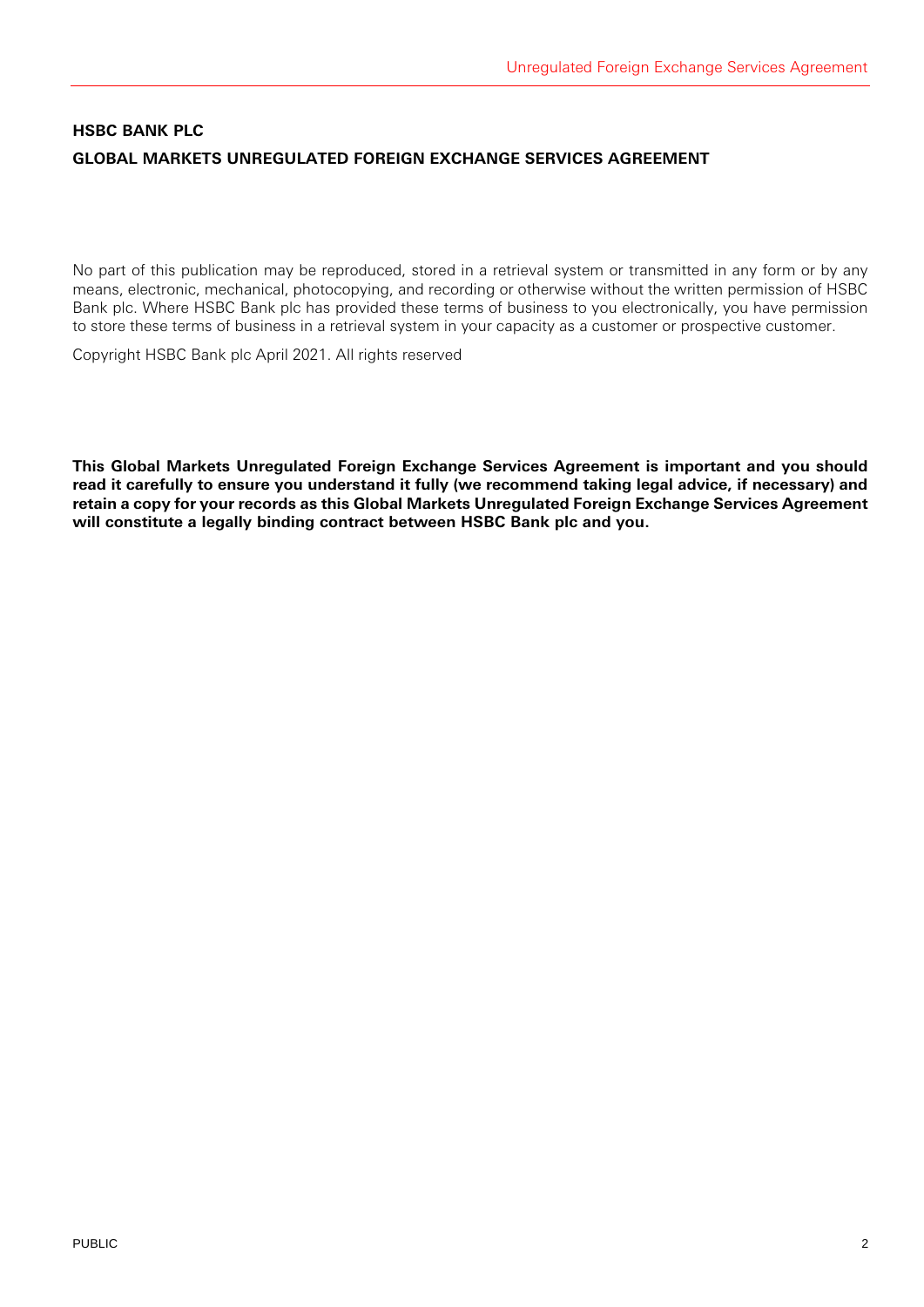# Part 1 – Introduction and purpose

#### 1. Introduction

- 1.1 This agreement, together with any schedules, supplemental terms, accompanying documents and each confirmation recording the details of any transaction under it (together, as amended from time to time, the "**Agreement**"), sets out the terms and conditions of your relationship with the Global Markets business of HSBC Bank plc in relation to the Services.
- 1.2 Where you wish to use our electronic services, separate electronic service terms will be provided to you. Other than in the case of the HSBC Evolve Terms and Conditions (the "**Evolve Terms**"), in the event of conflict between such electronic service terms and this Agreement, this Agreement shall prevail. In the event of conflict between the Evolve Terms and this Agreement, the Evolve Terms shall prevail.
- 1.3 We may provide our Services in relation to products which are not regulated by the FCA and/or the PRA.

#### 2. The Services that we will provide to you under this Agreement

2.1 Our Services:

Subject to this Agreement and the limitations set out under Clause 2.2, HSBC may provide the Services to you in accordance with Applicable Law.

You acknowledge the general information on FX Transactions and certain types of Orders in Schedule 2 and agree that such information is included in Schedule 2 for general information purposes only.

- 2.2 Limitations on the scope of our Services:
	- 2.2.1 Our Services do not include investment advice or personal recommendations.
	- 2.2.2 We do not provide any representations as to the suitability of any of our Services.
	- 2.2.3 You are responsible for obtaining any legal, accounting, financial or tax advice you may need in determining whether any FX Transaction or Service is suitable for your needs or the needs of your business.
	- 2.2.4 Any information provided to you in relation to this Agreement (including, but not limited to, any market information or research forecasts shared with you in relation to any proposed Order or otherwise) will be for your information only and is not in any way to be relied upon as financial advice as to the suitability of placing an Order or entering into any FX Transaction or Service.
	- 2.2.5 Insofar as is permissible under the FCA rules, HSBC does not owe you any Fiduciary Duty or any similar obligation under this Agreement.
	- 2.2.6 The foreign exchange rates used for the purposes of providing the Services will be the rates that are available to you as a customer of HSBC Bank plc (which will include our costs, fees and charges) and, as such, these rates may differ from published interbank rates.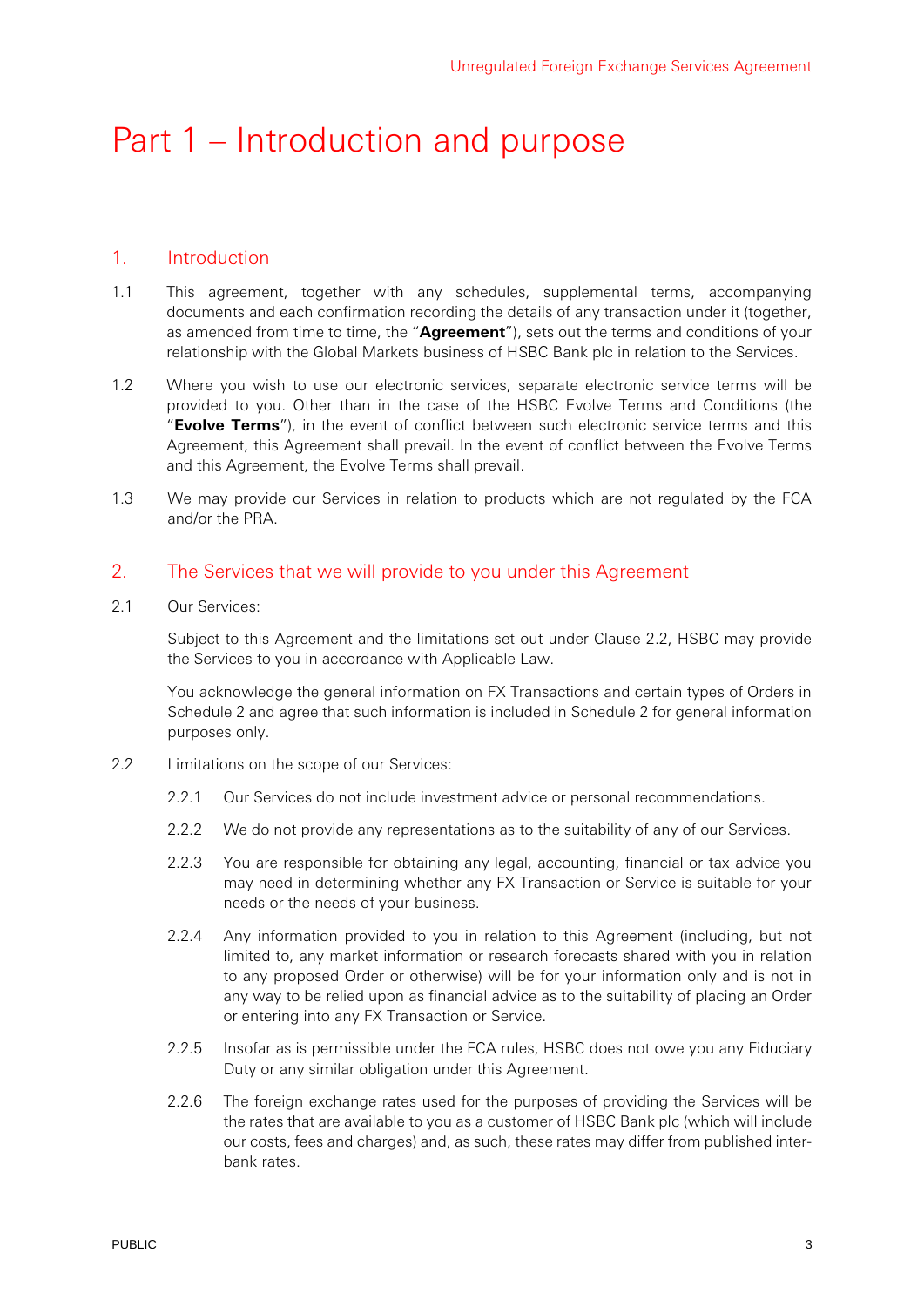- 2.2.7 All FX Transactions and Services shall be subject to Applicable Law, but so that:
	- (i) in the event of any conflict between this Agreement and Applicable Law, Applicable Law shall prevail to the extent of the conflict,
	- (ii) HSBC shall be entitled to take such action or steps or omit to take any action or steps as it shall in its absolute discretion consider necessary to ensure compliance with Applicable Law, including, without limitation, the taking of any action to avoid or mitigate any loss arising as a result of a change in Applicable Law, and
	- (iii) all Applicable Law and any such action or step so taken by HSBC shall be binding upon you as if expressly set out herein or authorised hereby.
- 2.3 If you require financial services from us other than the Services, please contact your usual HSBC representative to discuss how we can accommodate your requirements.
- 2.4 Risk warnings:
	- 2.4.1 We will provide you with a notice of risks related to our Services.
	- 2.4.2 This information will be made available at http://www.gbm.hsbc.com/financialregulation/market-structure/mifid/policies-disclosures or such other website as notified to you by us. You should read the notice carefully.

#### 3. This Agreement

- 3.1 Please return a signed copy of this Agreement to us to confirm your acceptance of this Agreement. By executing this Agreement, you are also agreeing to each FX Transaction you enter into under relevant product terms being subject to this Agreement, as amended or supplemented from time to time.
- 3.2 Notwithstanding Clause 3.1, where you fail to sign this Agreement but begin or continue to use or instruct us on any Services or undertake business with us in relation to any Services, this will be taken as an indication that you have agreed to the terms of this Agreement on and from the date on which you receive this Agreement (as determined in accordance with Clause 31).
- 3.3 If you have any questions about this Agreement or about the Services we are offering under this Agreement, please contact your usual HSBC representative.
- 3.4 You agree that you will promptly supply us with any information and/or documentation that we may request from time to time to enable us to comply with: (i) any legal and regulatory requirements which may apply to us, including, but not limited to, the requirements under the Money Laundering Regulations 2007 (as amended or supplemented from time to time), or (ii) in the case of industry/market voluntary codes, any such codes with which we choose to comply.

#### 4. Interpretation, effective date and interaction with other agreements

- 4.1 Words and phrases used within this Agreement which hold particular meanings are defined within this Agreement and are also listed in Schedule 1.
- 4.2 This Agreement shall take effect from the date on which you sign it (or, if Clause 3.2 applies, the date on which you receive this Agreement, which shall, in the absence of evidence to the contrary, be deemed to have taken place in accordance with the provisions of Clause 3.2 of this Agreement).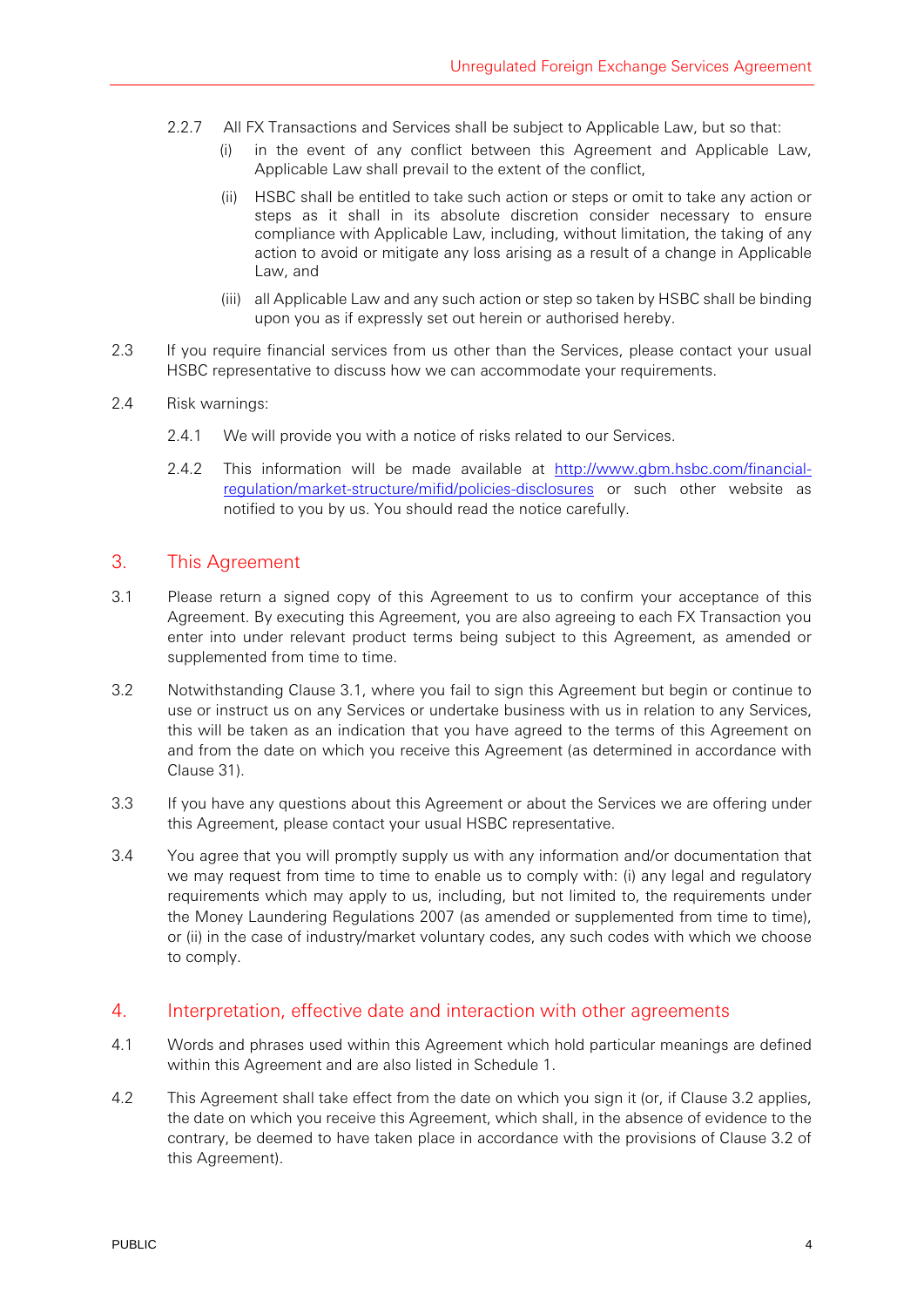- 4.3 If there is a conflict between this Agreement and any product terms (including the Governing Master Agreement (as defined below)), the terms of the product terms will prevail to the extent that the conflicting term is specific to the relevant product. If there is a conflict between this Agreement and any specifically negotiated agreements (for example, a mandate letter), the terms of the specifically negotiated agreement will prevail.
- 4.4 Subject to Clause 4.3, this Agreement will govern the FX Transactions and Services provided by the Global Markets business of HSBC Bank plc regardless of any relationship or terms you have with other parts of the HSBC Group.
- 4.5 This Agreement only relates to the provision of the Services and, subject to Clause 4.3, replaces any terms of business we have agreed with you in relation to the Services previously.
- 4.6 Subject to Clause 4.3, this Agreement constitutes the entire agreement and understanding of the parties with respect to its subject matter. Any other terms you may have agreed with us in relation to the provision of any other services will be unaffected and will remain in full force and effect.
- 4.7 All references to EU Directives shall be deemed to be references to such Directives as implemented in the laws of the United Kingdom.
- 4.8 All references to EU Regulations shall be deemed to be references to such EU Regulation in the form retained in the laws of the United Kingdom in accordance with the EU (Withdrawal) Act 2018.

#### 5. Information about us

- 5.1 HSBC Bank plc is a member of the HSBC Group, and will be trading through Global Markets and any renamed or successor business unit or division within HSBC.
- 5.2 The registered address of HSBC Bank plc is 8 Canada Square, London E14 5HQ, United Kingdom. HSBC Bank plc is registered in England, with company registration number 14259. HSBC Bank plc's email address for communications in relation to this Agreement is regulatory.business.support.europe@HSBC.com.
- 5.3 HSBC Bank plc is authorised by the Prudential Regulation Authority and regulated by the Financial Conduct Authority and the Prudential Regulation Authority. HSBC Bank plc appears on the United Kingdom's financial services register with firm reference number 114216.
- 5.4 HSBC Bank plc's VAT identification number is GB 365684514.
- 5.5 The address of the Prudential Regulation Authority is Prudential Regulation Authority, 20 Moorgate, London EC2R 6DA, United Kingdom. The address of the Financial Conduct Authority is Financial Conduct Authority, 12 Endeavour Square, London E20 1JN, United Kingdom.

# 6. HSBC's capacity

In providing the Services pursuant to this Agreement, HSBC will be acting as principal.

#### 7. Your capacity and authority

7.1 You warrant that you will act as principal. As a result, we, in our dealings with you, will assume that the FX Transactions you enter into are for you and no one else.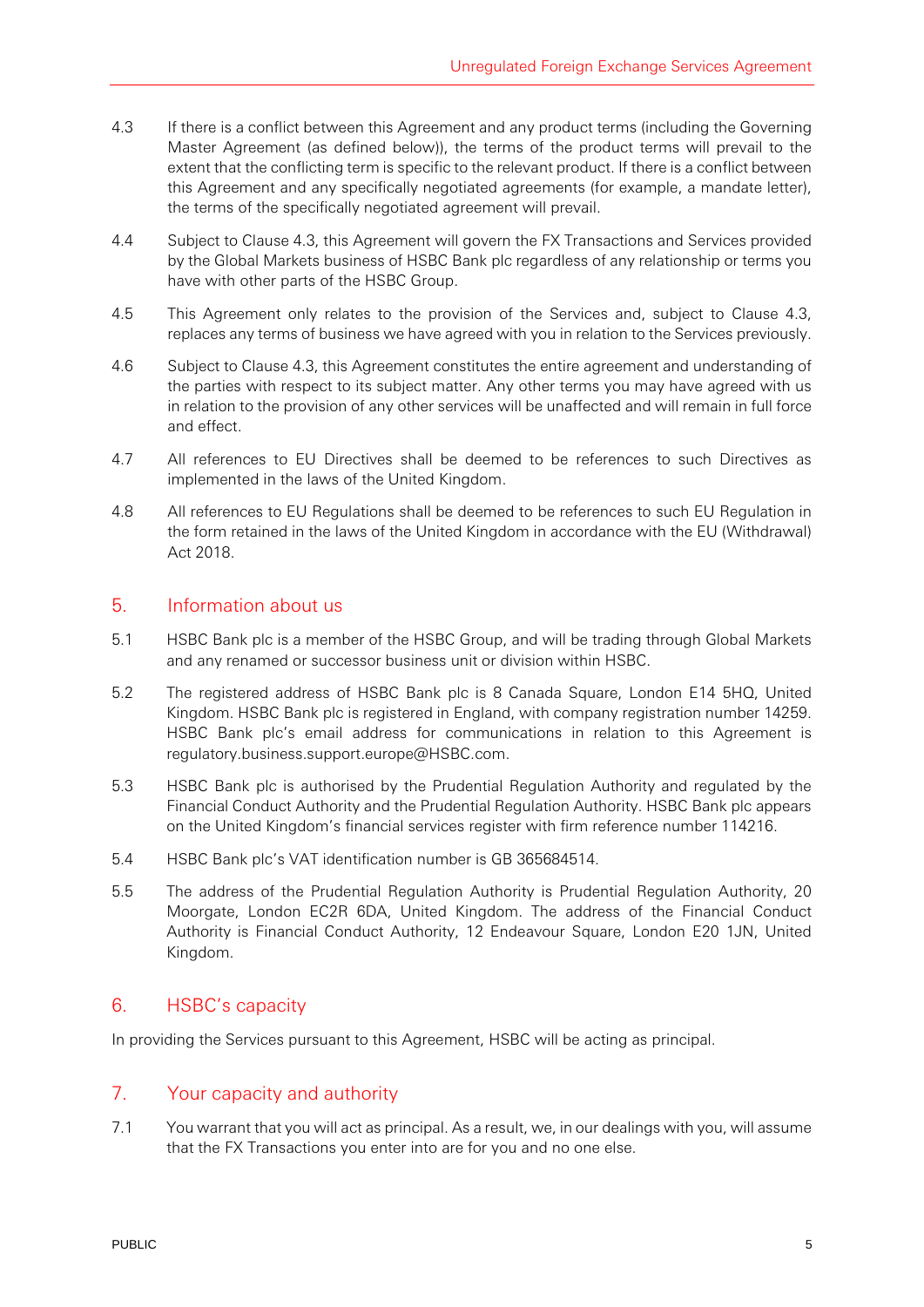- 7.2 You represent and warrant that you have all necessary authorities and consents to enable you to enter into both this Agreement and any transactions pursuant to this Agreement.
- 7.3 HSBC may rely on any order, direction or instruction from you or any Person who is, or is believed by us in good faith to be, a Person designated or authorised by you to give instructions or Orders in relation to this Agreement. HSBC may accept and act without further enquiry upon such instructions and/or Orders. You will be responsible for, and bound by, any Order and any resulting transaction resulting from those instructions and/or Orders.

#### 8. Financial crime requirements

- 8.1 Each Party will comply with all Applicable Law and has established and maintains policies and procedures reasonably designed to promote and achieve compliance with Applicable Law relating to Financial Crime.
- 8.2 Our dealings with you will be covered by certain Applicable Laws relating to, among other Financial Crime matters, client identification and money laundering which may require us to seek further evidence and confirmation of your identity and the business that you propose to undertake with us.
- 8.3 If satisfactory evidence of your identity and/or the identity of any underlying client has not been obtained within a reasonable period, we reserve the right not to accept or process any Order or FX Transaction or provide any Service or otherwise to cease to deal with you.
- 8.4 You will not directly or indirectly use the proceeds of any transaction concluded with or through us, or lend, contribute or otherwise make available such proceeds to any Person, (i) to fund any activities or business of or with any Person, or in any country or territory, that, at the time of such funding, is, or whose government is, the target of country- or territory-wide Sanctions or (ii) in any other manner that would result in a violation of Sanctions by any Person.
- 8.5 You will not, in connection with any transaction concluded with or through us, violate any applicable anti-bribery laws and regulations, including, but not limited to, the U.S. Foreign Corrupt Practices Act, the UK Bribery Act (each as may be amended from time to time) and other analogous legislation in other applicable jurisdictions.
- 8.6 You shall: (i) to the extent permitted by Applicable Law, promptly report to HSBC any breach or suspected breach of any of your obligations or undertakings with respect to Financial Crime, (ii) make all reasonable efforts to rectify promptly such breach or suspected breach to the fullest extent practicable, and (iii) assist HSBC in investigating and remedying any such breach or suspected breach.
- 8.7 We shall have the right to suspend or terminate any transaction between us on immediate written notice should we become aware of a breach of your obligations under this Clause 8.
- 8.8 In order for HSBC to meet its Relevant Requirements, HSBC and any company within the HSBC Group may take any necessary action, including, without limitation, intercepting and/or investigating transactions on your accounts with HSBC (particularly those involving the international transfer of funds) including the source of or intended recipient of funds paid into or out of your accounts.
- 8.9 Exceptionally, the action described in Clause 8.8 may delay or prevent the carrying out of your instructions, the settlement of transactions over your accounts or HSBC's performance of its obligations under this Agreement.
- 8.10 Where reasonably practicable (and consistent with Applicable Law), HSBC will advise you of the reasons for, and likely length of, any delay described in Clause 8.9.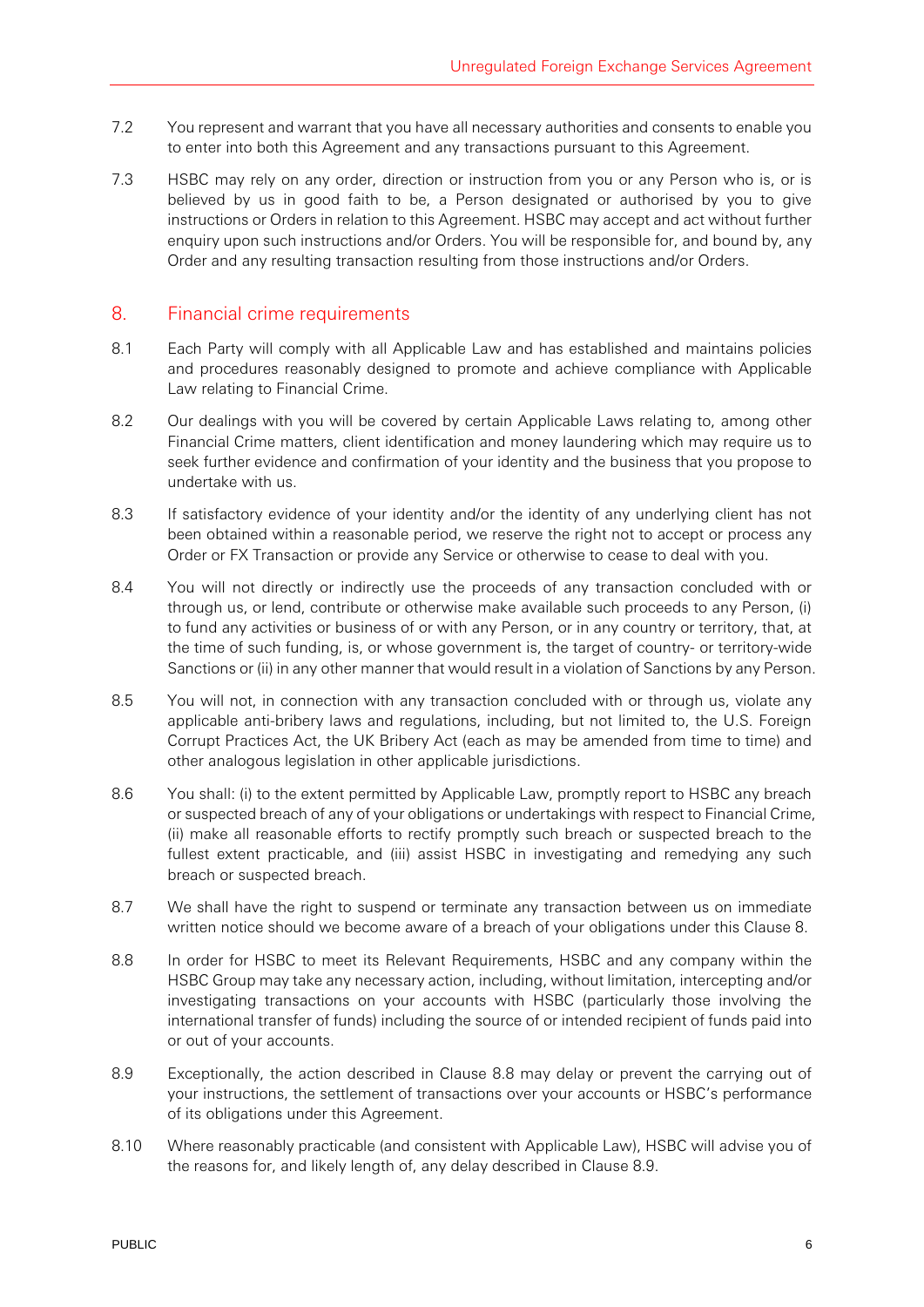8.11 Without prejudice to Clause 24, neither HSBC nor any HSBC Group company shall have any liability (whether direct, indirect or consequential and including, without limitation, loss of profit or interest) caused in whole or in part by any actions which are taken by HSBC or any HSBC Group companies to comply with the Relevant Requirements (including, without limitation, those actions referred to in this Clause 8).

# 9. Deemed 2002 ISDA Master Agreement

- 9.1 In respect of each FX Transaction, unless you have executed (or are deemed to have executed under the terms of the trade confirmation (howsoever described and in any format) for such FX Transaction, the Evolve Terms or any other document) an ISDA Master Agreement or other master trading agreement with HSBC that governs such FX Transaction (the "**Governing Master Agreement**"), you agree that the trade confirmation for such FX Transaction shall supplement, form part of, and be subject to the ISDA Master Agreement (as defined below) between you and HSBC.
- 9.2 Until we execute and deliver an agreement in the form of the 2002 ISDA Master Agreement (the "**ISDA Form**"), the trade confirmation, together with all other documents referring to the ISDA Form (each a "Confirmation") confirming transactions (each a "**Transaction**") entered into between us (notwithstanding anything to the contrary in a Confirmation) will be deemed to supplement, form a part of, and be subject to the same single agreement in the form of the ISDA Form (except as expressly modified below) as if we had executed an agreement on the Trade Date of the first such Transaction between us in such form with the Schedule thereto specifying only that (a) the governing law shall be English law and (b) the Termination Currency shall be Euro (the "**ISDA Master Agreement**"). The "Automatic Early Termination" provision of Section 6(a) will not apply to you or HSBC provided, however, that where there is an Event of Default under Section 5(a)(vii)(1), (3), (4), (5), (6) or, to the extent analogous thereto (8), and the Defaulting Party is governed by a system of law that would not otherwise permit termination to take place, then the Automatic Early Termination provisions of Section 6(a) will apply. In the event of any inconsistencies between a Confirmation and the provisions of that ISDA Master Agreement, the Confirmation shall prevail for the purpose of the relevant Transaction to which such Confirmation relates.
- 9.3 Where the governing law of the ISDA Master Agreement is not the jurisdiction of incorporation of HSBC and/or location of the branch of HSBC (if relevant) (each such jurisdiction, a "**Relevant Jurisdiction**"), then:
	- 9.3.1 The terms of any module to the ISDA Jurisdictional Stay Recognition Protocol applicable to each Relevant Jurisdiction are incorporated into and form part of the ISDA Master Agreement, and the ISDA Master Agreement shall be deemed a "Covered Agreement" for purposes thereof. In the event of any inconsistencies between the ISDA Master Agreement and such module, such module will prevail.
	- 9.3.2 The terms of any ISDA Bail-In Protocol relating to each Relevant Jurisdiction (each, a "**Relevant Bail-In Protocol**") are incorporated into and form part of the ISDA Master Agreement, and the ISDA Master Agreement shall be deemed a "Covered ISDA Master Agreement" for purposes thereof. In the event of any inconsistencies between the ISDA Master Agreement and any Relevant Bail-In Protocol, the Relevant Bail-In Protocol will prevail.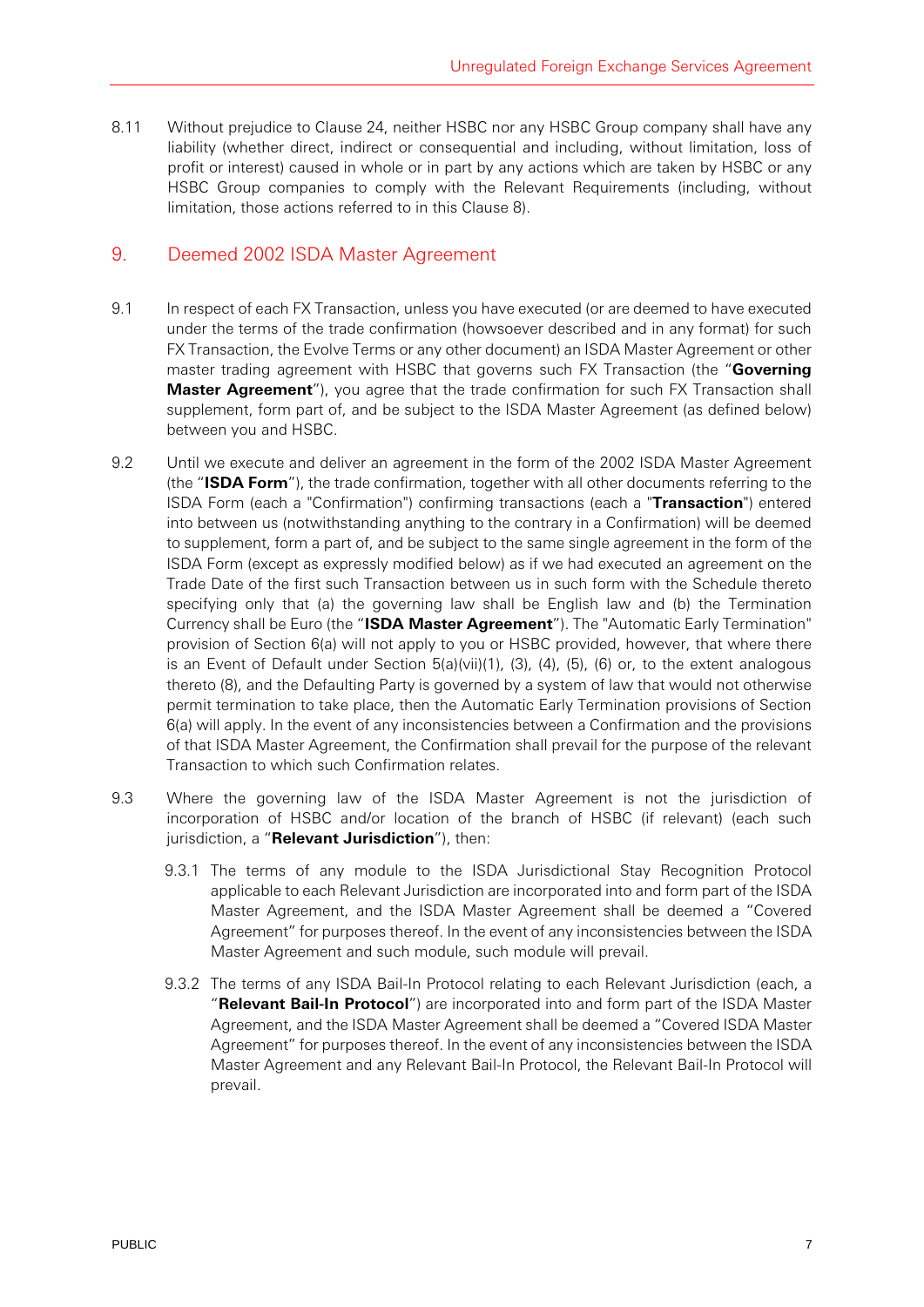# Part 2 – Transacting with us

#### 10. Placing Orders with us

- 10.1 Following receipt of a request from you for any of the Services (and subject always to compliance with any credit limit applicable to you), we may, in our absolute discretion, either:
	- 10.1.1 in respect of a request for a spot foreign exchange contract, forward or flexible delivery forward exchange contract: (a) provide a quote (which will include our costs, fees and charges and, in relation to spot foreign exchange, will also include the proposed Settlement Date), or (b) indicate that we are unable to provide you with a quote, and
	- 10.1.2 in respect of any Order, confirm or reject such request.
- 10.2 The rate that we quote may quickly change from one moment to the next due to the nature of the foreign exchange market. For this reason, if we provide a quote to you in respect of any such request, it will be available for immediate execution only and we will be under no obligation to make such quote available to you on a continuing basis.

#### 10.3

- 10.3.1 If you agree to the terms of the quote provided to you in relation to a spot foreign exchange contract, forward or flexible delivery forward exchange contract pursuant to Clause 10.1.1, you would have entered into an FX Transaction, and will be bound by the terms of such transaction.
- 10.3.2 If we accept your instruction in an Order, you will be bound by the terms of such Order.
- 10.4 You may place Orders with us by any approved means notified to you by us from time to time for these purposes (possible approved means include, but are not limited to, by telephone or via HSBC Evolve).
- 10.5 Where you place an Order with us, HSBC will act on instructions before receipt of any written confirmations and its records of communications shall be conclusive evidence of such instructions.
- 10.6 An Order will be legally binding on you and we shall have no responsibility for any error or inaccuracy in such Order. Therefore, before you place an Order with us, you must carefully review the details provided by you and (if applicable) the quote received from us.
- 10.7 Subject to this Agreement, you may request that an Order be amended or cancelled and we may, in our absolute discretion, amend or cancel such Order if it has not yet been executed. We do not guarantee that the original Order will not have been executed prior to such request and any such request to amend or cancel an Order will have no effect on any Order which has already been executed.
- 10.8 Once you have placed an Order with us, that Order will become immediately binding on you. However, you should not assume that we have executed the Order until we have informed you that we have done so.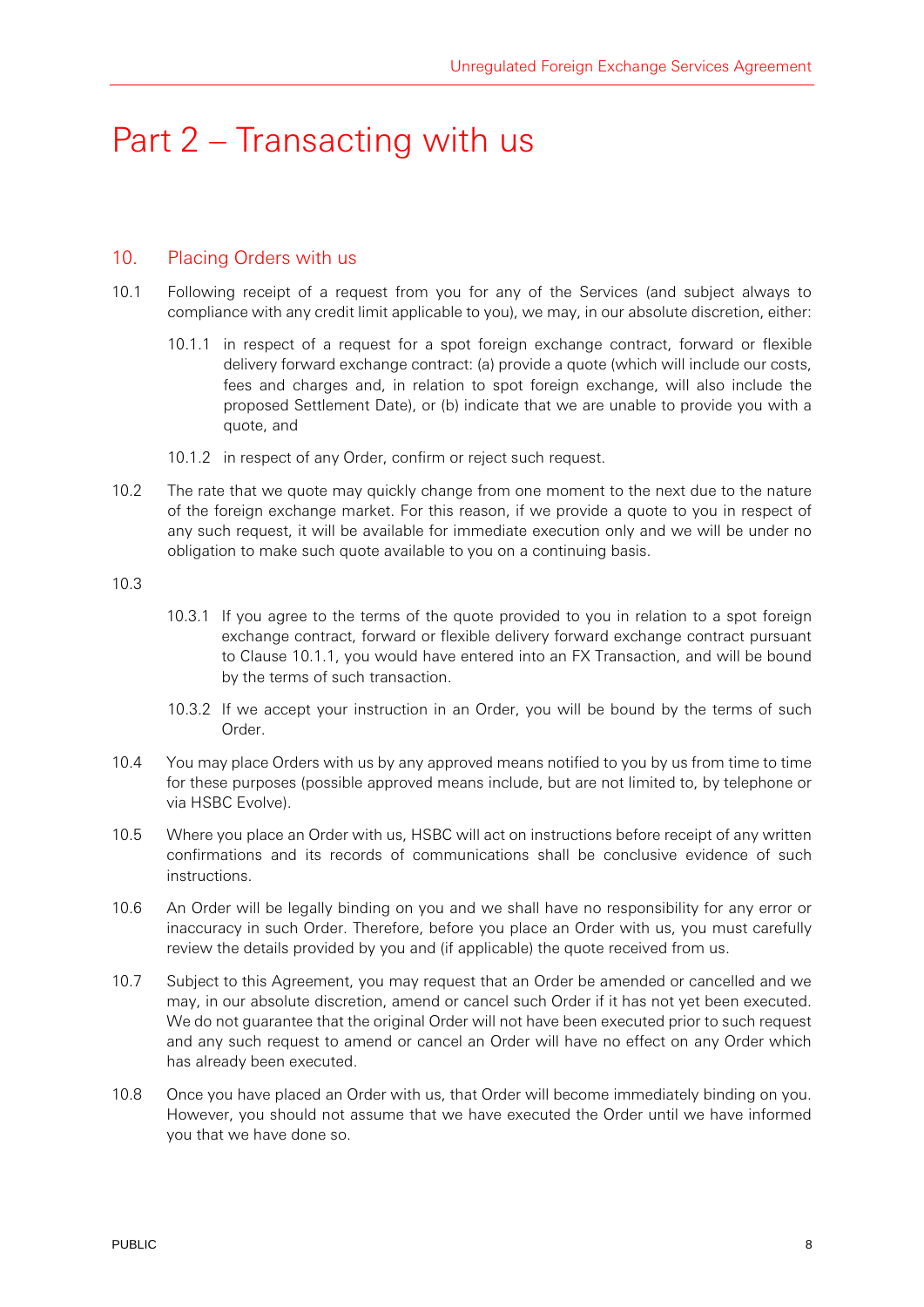- 10.9 We shall be under no obligation to execute your Order. For instance, we may not execute your Order in, without limitation, the following instances:
	- 10.9.1 there is a lack of liquidity in the market,
	- 10.9.2 there is market disruption,
	- 10.9.3 Applicable Law, market practice or a rule or regulation would, in our reasonable opinion, prevent us from doing so,
	- 10.9.4 where you have insufficient credit, or
	- 10.9.5 where we are in doubt as to the authenticity of instructions.

Consequently, we shall not be liable to you where we have declined an Order or have been unable to execute an Order.

#### 11 Settlement

- 11.1 Accounts shall be due for settlement and/or delivery on the date shown on the confirmation. It is your responsibility to ensure that money due to HSBC is paid and/or that documents are delivered to HSBC in good order by the due date for settlement.
- 11.2 If you make any payment under this Agreement which is subject to any deduction or withholding whatsoever, you shall pay to HSBC such additional amount as is necessary to ensure that the amount actually received by HSBC will equal the full amount HSBC would have received had no such deduction or withholding been made. Any payment made by HSBC under this Agreement which is subject to any deduction or withholding whatsoever will be made by HSBC less such deduction or withholding.
- 11.3 In respect of each FX Transaction, you will be obliged to pay the agreed amount of the relevant currency to us on the Settlement Date whereupon we will be obliged to pay the agreed amount of the other currency to you.
- 11.4 Subject to Clause 23.3, we shall make all payments due to you under this Agreement in full unless we are required by law to make deductions or withholdings in respect of any tax liabilities, in which case such payment to you will be less any amounts that we are required to deduct or withhold.
- 11.5 In placing an Order and entering into an FX Transaction, you will be deemed to have authorised us to credit or debit any amounts owed to you or owed by you (as applicable) on the Settlement Date to or from the bank account(s) provided by you in accordance with your standard settlement instructions or direct debit authority (as applicable and each as amended or supplemented from time to time), even if this results in such account being overdrawn or any credit limit applicable to you being exceeded.
- 11.6 Should you fail to make available sufficient funds on the Settlement Date, we may, in our absolute discretion, choose to terminate such FX Transaction pursuant to the terms of any Governing Master Agreement. Where we have not chosen to terminate such FX Transaction, we shall be entitled to charge interest in respect of such amounts due and owing by you from the Settlement Date until the date such funds are made available by you (at such rate of interest as is notified to you from time to time).

# 12. Confirmations, Trade Recapture and Related Information

12.1 Following execution of each FX Transaction carried out pursuant to this Agreement, we will provide the key details of the FX Transaction. Unless provided to you by a third party, we may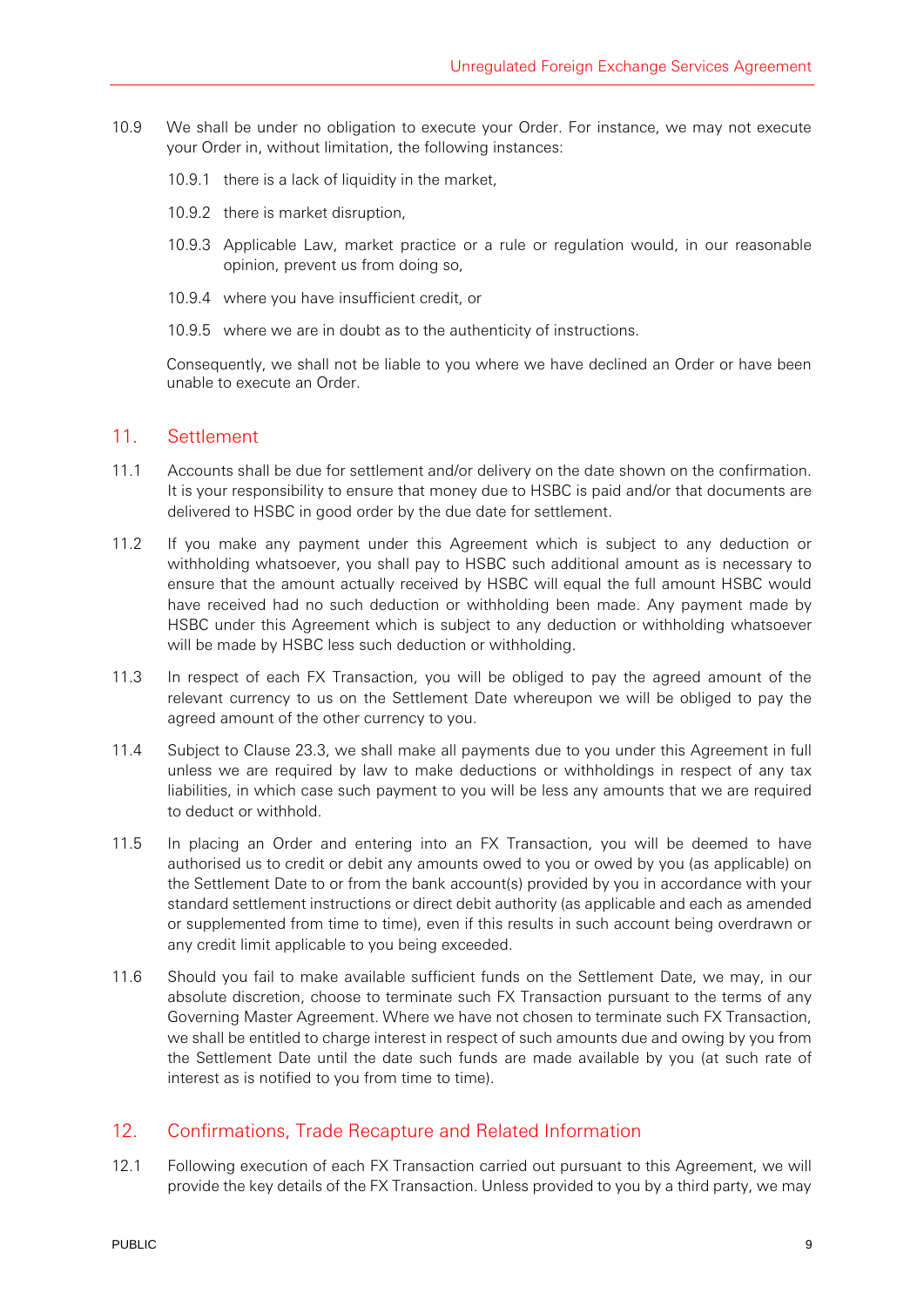also subsequently provide you more detailed information regarding such FX Transactions. The way in which we provide you information will depend on the type of FX Transaction and the way in which it was transacted and we may agree or otherwise notify you in advance of how such information will be provided. On your request, we will supply information about the status of your FX Transaction. We may separately agree the content and timing of the information we provide.

12.2 Any question, matter or dispute in relation to the terms of an FX Transaction must be raised by you orally or in writing forthwith upon receipt by you of the information provided in respect of that FX Transaction, failing which, in the absence of manifest error, such information shall be conclusive and binding on you.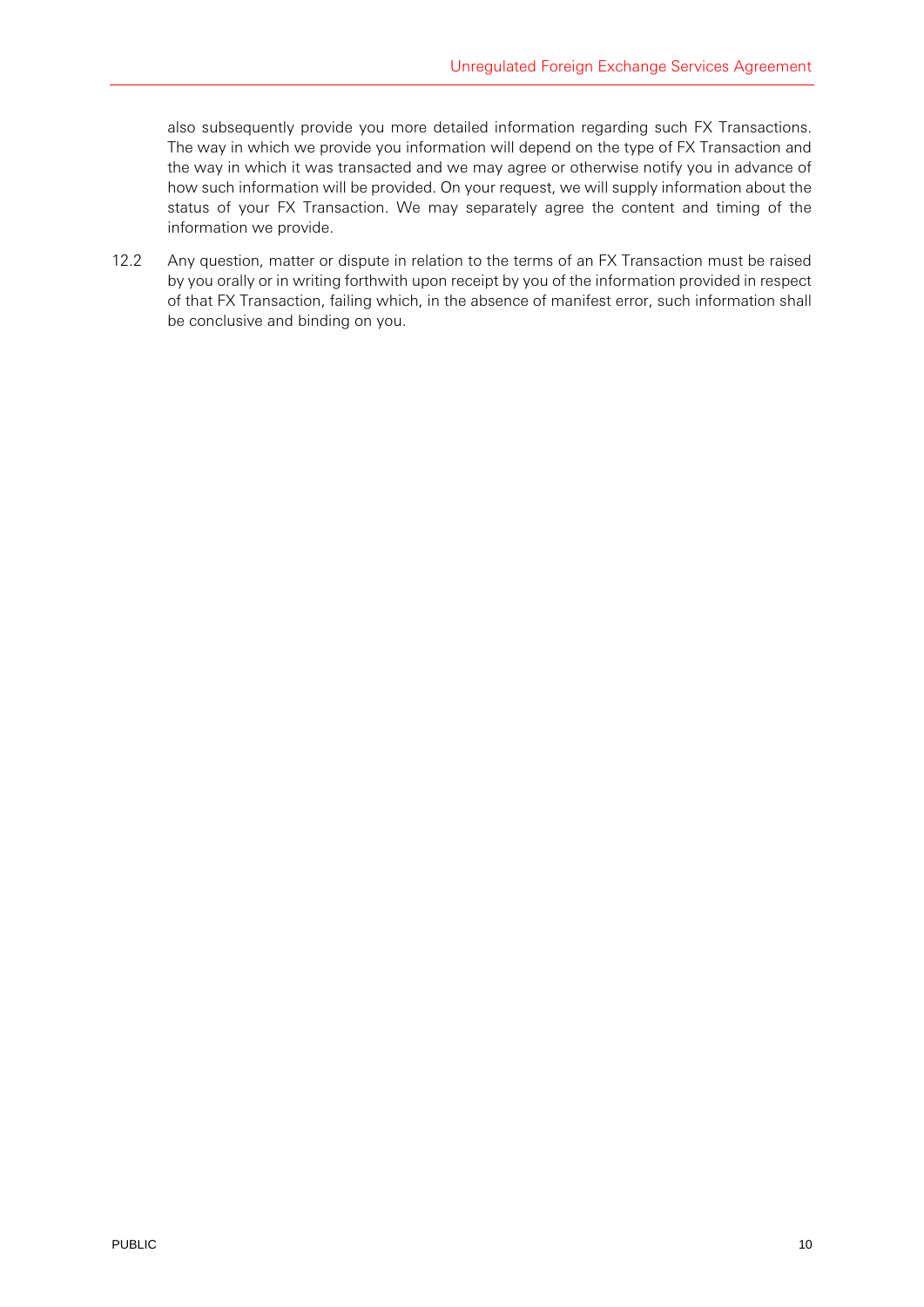# Part 3 – Our policies, governance and commitments

#### 13. Client money

- 13.1 Where funds are received by HSBC, they will be held in an account in HSBC's capacity as a CRD credit institution (which has the meaning given to it under the FCA rules but in broad terms it is a company whose business is to take deposits and to make loans, most banks (including HSBC) are CRD credit institutions).
- 13.2 This means that your money will be held by HSBC as banker and not as trustee or (as applicable) agent. As a result, such money will not be held in accordance with the Client Money Rules.
- 13.3 If HSBC fails, the Client Money Distribution and Transfer Rules will not apply to these sums and so you will not be entitled to share in any distribution under the Client Money Distribution and Transfer Rules.

#### 14 Conflicts of interest

- 14.1 Situations can arise where our interests, or those of our staff, conflict with your interests or where your interests compete with those of our other clients.
- 14.2 We will make available to you a description of our Conflicts of Interest Policy through our website http://www.gbm.hsbc.com/financial-regulation/market-structure/mifid/policiesdisclosures or such other website as notified to you by us.
- 14.3 Our Conflicts of Interest Policy is a policy we maintain setting out the circumstances which may constitute or may give rise to a conflict of interest, the procedures we will follow and the measures we will adopt to prevent or manage such conflicts. Where you request, we will provide you with further information on our Conflicts of Interest Policy.
- 14.4 Whilst we take all appropriate steps to identify and to prevent or manage conflicts of interest, where we are not reasonably confident that our arrangements are sufficient to ensure that risk of damage to your interests will be prevented, we will disclose to you the nature of the conflict and the steps that we have taken to mitigate the risk before undertaking business with you.

# 15. Recording and monitoring of communications

15.1 In certain circumstances, communications in relation to this Agreement (including emails, voicemail, online chat conversations, telephone calls and website usage records) as well as paper correspondence such as envelopes or packages may be monitored, recorded or inspected (as appropriate) using monitoring devices or other technical or physical means. The monitoring of communications may take place where deemed necessary for purposes permitted by law from time to time, including, without limitation, to record evidence of business transactions and so as to ensure compliance with HSBC's regulatory obligations and its policies and procedures.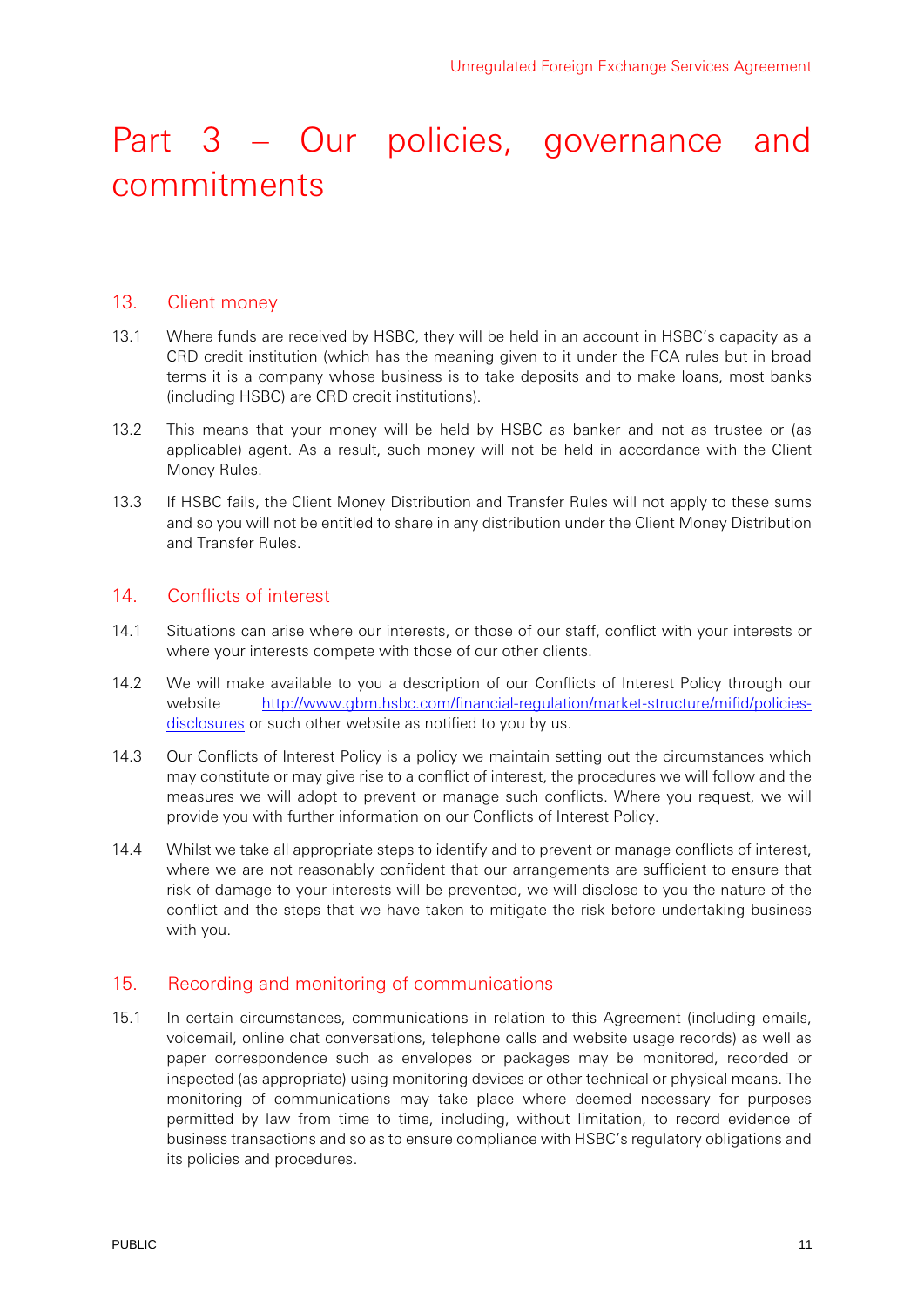- 15.2 As required by Applicable Law, HSBC will record telephone conversations and electronic communications that result in FX Transactions or that may result in FX Transactions.
- 15.3 Where HSBC is required to record communications under the FCA rules, a copy of the recording of the communications referred to in Clause 15.2 will be made available to you on request for a period of five years from the date of the communication. The FCA may request that we retain certain or specific records for longer than five years and, if it does, the records retained as a result of such an FCA request will be available to you for a period of up to seven years.
- 15.4 Any telephone conversations and electronic communications that are recorded in accordance with this Clause may be recorded without use of a warning tone or other notification.
- 15.5 All recordings and other records shall be and remain our sole property. We may use such recordings and other records as evidence in court or other proceedings.

#### 16. Costs and charges

- 16.1 You shall be responsible for any Costs and Charges and you agree that our pricing of FX Transactions will reflect such Costs and Charges that we could reasonably expect to incur in such provision of the Services.
- 16.2 If Costs and Charges are not incorporated in the pricing of an FX Transaction, you agree to pay HSBC, on demand, such Costs and Charges that we have properly incurred in relation to such FX Transaction. HSBC will be entitled to net such Costs and Charges against any payment due from HSBC to you under such FX Transaction.
- 16.3 You shall be responsible for payment of all taxes due and for the making of all claims in relation thereto.

#### 17. Fees, commissions or non-monetary benefits that we may receive or pay

HSBC may pay or receive fees, commissions or non-monetary benefits to and from a company in the HSBC Group or other third party where permitted by the FCA rules.

# 18. Confidentiality and data protection

- 18.1 This Clause 18 shall apply unless otherwise agreed.
- 18.2 Each of the Parties to this Agreement will at all times keep confidential any Confidential Information it may acquire in connection with this Agreement except as otherwise permitted by this Agreement. "**Confidential Information**" means all information of a confidential nature (which is either marked "confidential" or is clearly by its nature confidential) disclosed by one Party to the other in connection with this Agreement together with Personal Data or Special Category Data (as those terms are defined under EC Directive 95/46/EC or the General Data Protection Regulation (EU) 2016/679, as applicable), relating to individuals such as your employees, representatives and agents and those of your affiliates, subsidiaries and third parties, including clients (if any).
- 18.3 The obligations in this Clause 18 shall not apply to any Confidential Information (other than Personal Data or Special Category Data) lawfully in a Party's possession otherwise than under or as a result of this Agreement or coming into the public domain otherwise than by breach by any Party of its obligations contained in this Agreement.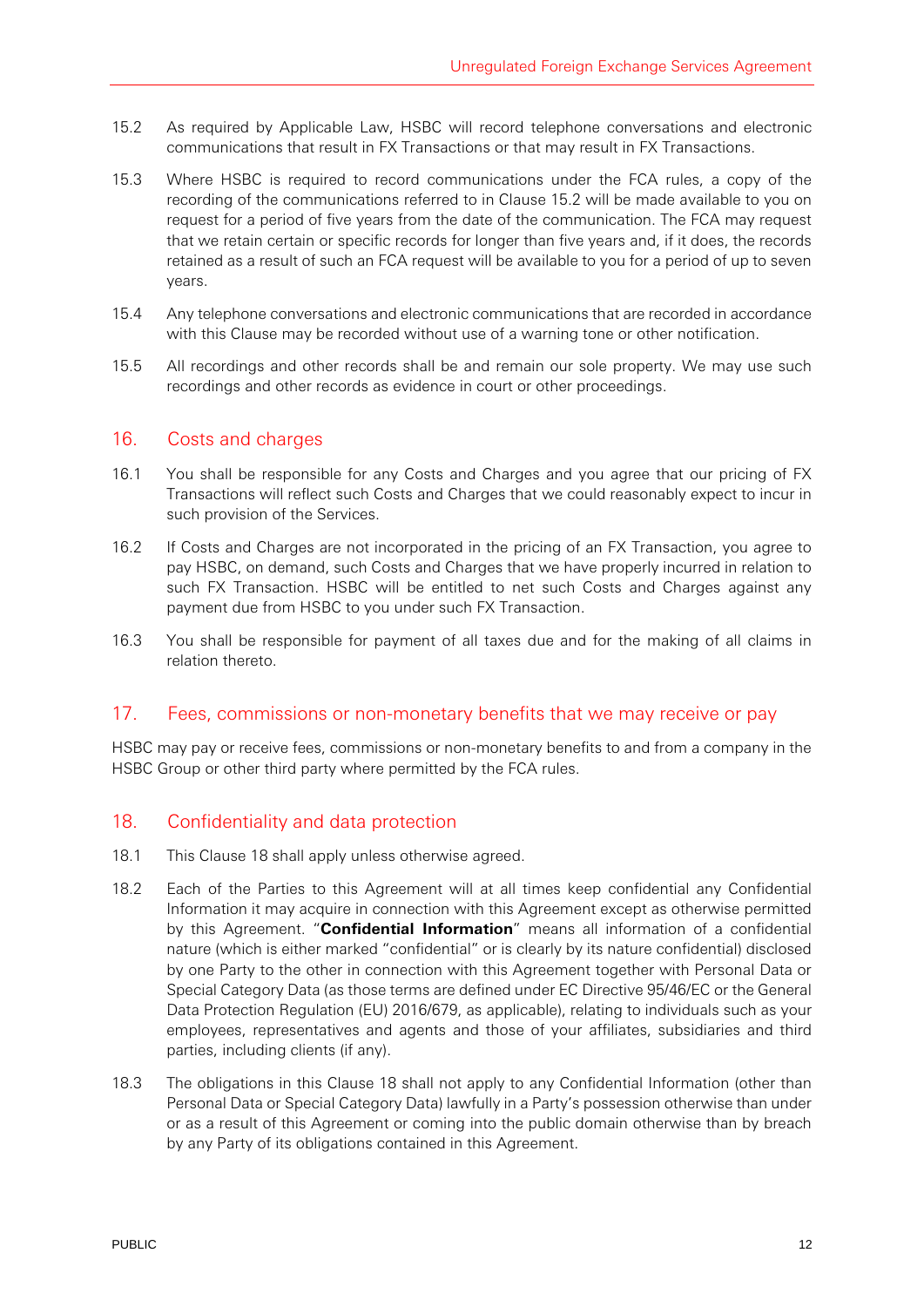- 18.4 Notwithstanding the provisions of Clause 18.2, HSBC and any Connected Company may collect, use, transfer, disclose or otherwise process Confidential Information for the following purposes (the "**Purposes**"):
	- 18.4.1 in connection with the provision of goods or services to you (for example: administration and operation of your account(s) both online and offline, account/product underwriting, research, statistical analysis, testing and benchmarking against HSBC and/or any Connected Company's peer group),
	- 18.4.2 in the operations of HSBC or any Connected Company (including, without limitation, credit and risk management, hedging against risk and managing customer demand, whether expected or unexpected, system or product development and planning, insurance, audit and administrative purposes),
	- 18.4.3 to meet Compliance Obligations,
	- 18.4.4 to conduct Compliance Activity,
	- 18.4.5 to maintain HSBC's overall relationship with you,
	- 18.4.6 as part of the disposal or reorganisation or the granting of security interests or encumbrances over the whole or any part of the business or assets of HSBC or any Connected Company, or the transfer or securitisation of any rights or obligations, and
	- 18.4.7 in accordance with Clause 18.8.
- 18.5 Confidential Information may be disclosed for the Purposes to any Connected Company (including their employees, directors and officers) as well as to the following recipients:
	- 18.5.1 any legal or regulatory Authorities in response to a request from them,
	- 18.5.2 persons acting on your behalf, Infrastructure Providers, payment recipients, beneficiaries, account nominees, intermediaries, correspondent and agent banks, clearing houses, clearing or settlement systems, market counterparties, upstream withholding agents, swap or trade repositories, stock exchanges, and companies in which you have an interest in securities (where such securities are held by HSBC for you),
	- 18.5.3 any party to a transaction acquiring interest in or assuming risk in or in connection with the Services, and
	- 18.5.4 other financial institutions, credit reference agencies or credit bureaus, for the purposes of obtaining or providing credit references,

wherever located, including in jurisdictions which do not have data protection laws that provide the same level of protection as the jurisdiction in which the Services are supplied. Such recipients may process, transfer and/or disclose Confidential Information for the Purposes.

Wherever it is processed, Confidential Information will be protected by codes of secrecy and security with which HSBC, Connected Companies, third parties and their respective employees are required to comply.

- 18.6 HSBC, any Connected Company or any relevant third party may disclose Confidential Information if required or requested to do so by any tax authority or any other Authorities conducting tax investigations in any territory.
- 18.7 You undertake, represent and warrant that you have taken and will continue to take any steps needed (including, without limitation, notifying any relevant individuals and/or obtaining all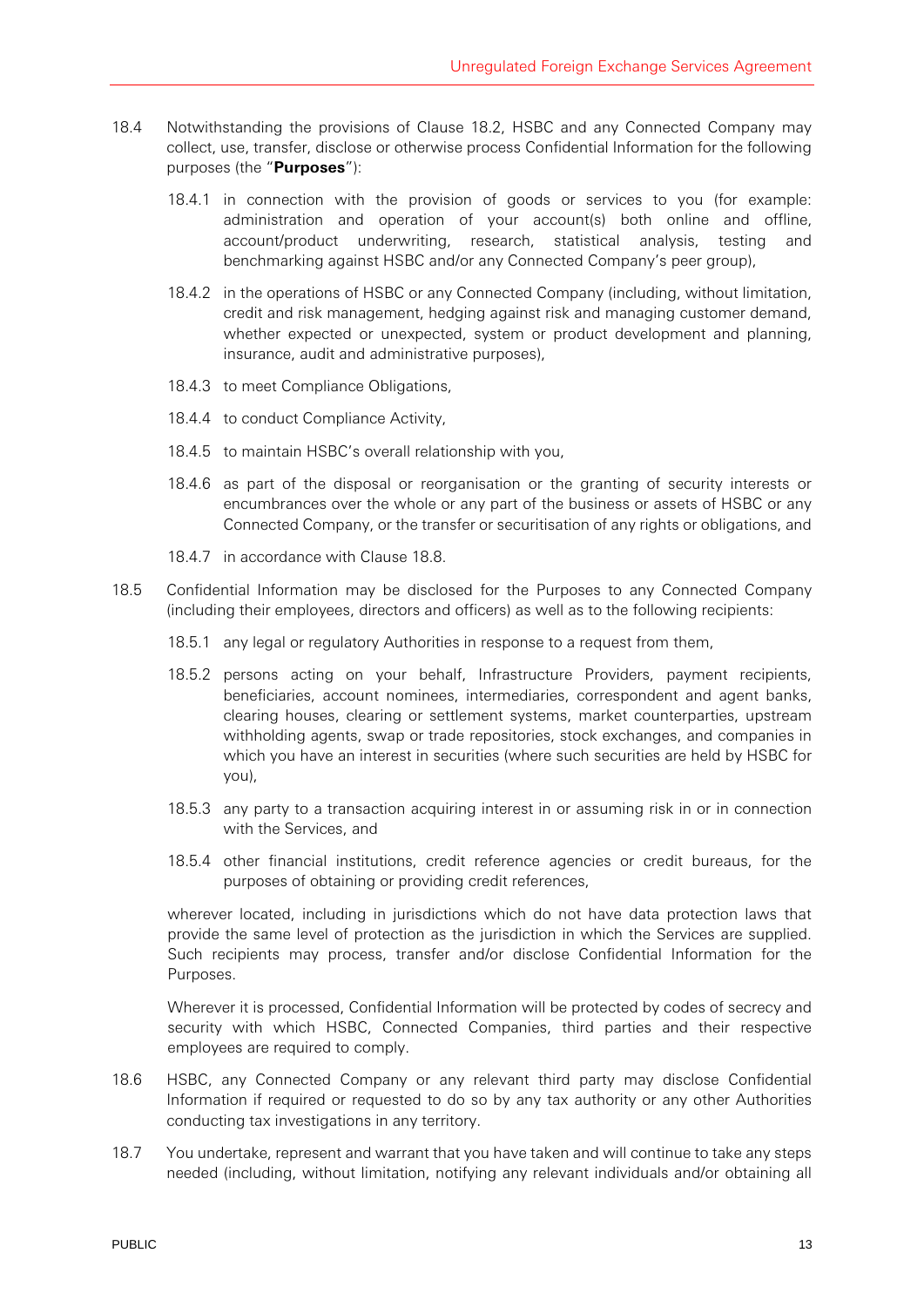relevant consents) to facilitate processing of Confidential Information for the Purposes. This Agreement does not in any way restrict other rights HSBC or any Connected Companies may have now or in the future to otherwise process Confidential Information relating to you or relevant individuals under Applicable Law and under the terms of any other agreement with you.

- 18.8 Where permitted to do so, HSBC may from time to time use contact details that you have given us to provide you or your employees or those of any of your affiliates and subsidiaries with information about new services and promotions available from HSBC and Connected Companies and approved third parties by various means (including telephone, email, mobile messaging or other electronic communication) in accordance with your marketing preferences as notified to HSBC by you or your employees or those of any of your affiliates or subsidiaries.
- 18.9 Under data protection law, individuals may have the right to request access to or erasure of Personal Data relating to them, to restrict or object to its processing, and to require Personal Data to be corrected if inaccurate. Any individuals wishing to exercise such rights should contact their usual HSBC representative.

#### 19. Pre-trade and post-trade publications

Without prejudice to Clause 18, you agree and acknowledge that HSBC has regulatory obligations in respect of any pre-trade or post-trade information relating to the execution of any transactions and HSBC may use this information for its own commercial purposes.

#### 20. Feedback and complaints

20.1 Feedback:

We welcome any feedback on the quality of the Services provided to you under this Agreement. If you do have any feedback, please discuss this with your usual HSBC representative.

- 20.2 Complaints:
	- 20.2.1 In the event that you have a complaint about the quality of HSBC's service to you under this Agreement, you may speak to your usual HSBC representative or, alternatively, you can write to the HSBC Global Markets Compliance Department at our registered address set out in Clause 5.2. Further details of the complaintshandling process, including information about our complaints management policy and the contact details of our complaints management function, are available on request.
	- 20.2.2 We will try to resolve your complaint as quickly as possible and to your complete satisfaction. If you cannot settle your complaint, you may be entitled to refer it to the Financial Ombudsman Service.
	- 20.2.3 The Financial Ombudsman Service is a free and independent statutory disputeresolution scheme for financial services. Details of who are eligible complainants can be obtained from the Financial Ombudsman Service. The Financial Ombudsman Service's website is at http://www.financial-ombudsman.org.uk (or such other website as notified to you by us) and it can be contacted at: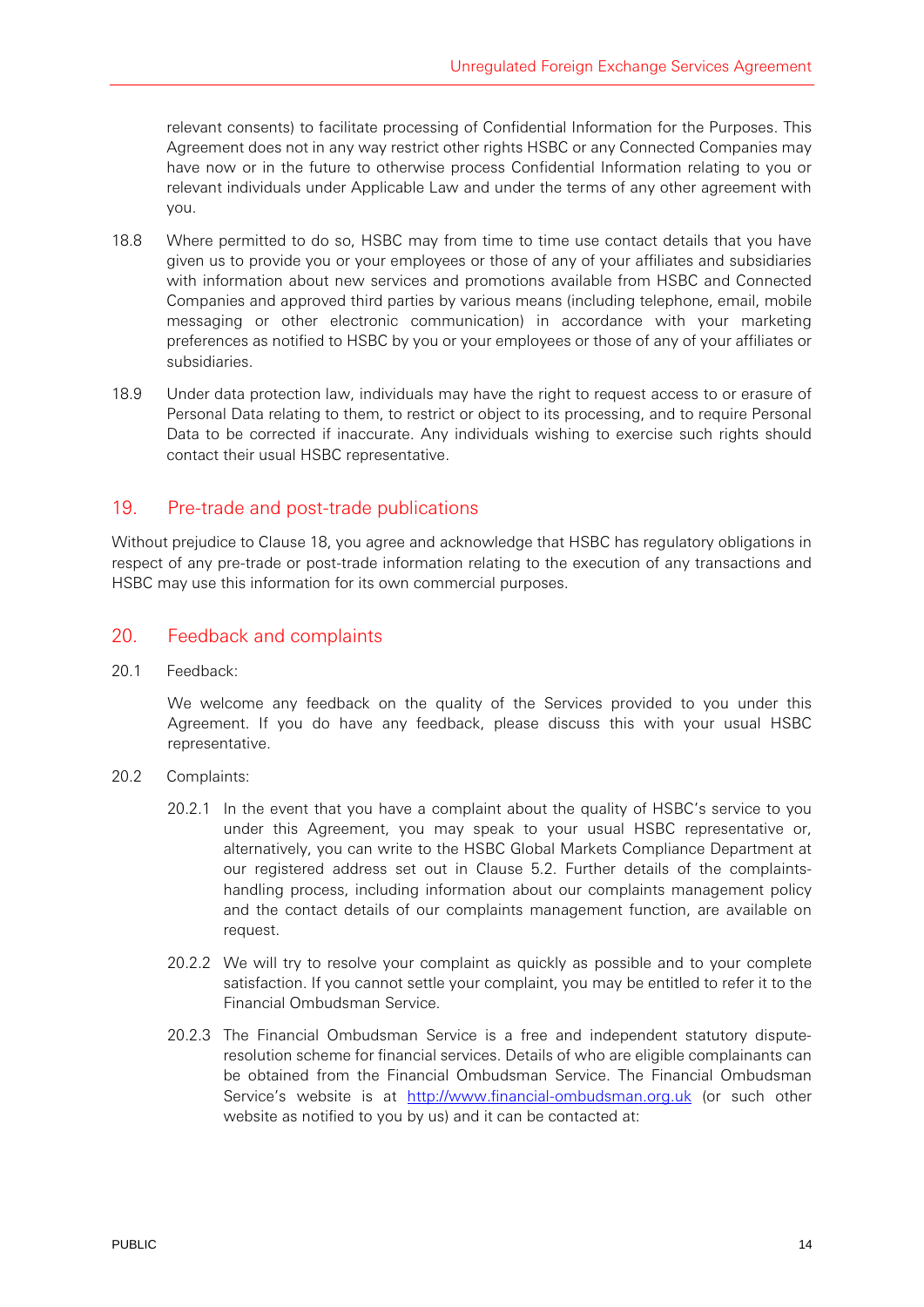The Financial Ombudsman Service Exchange Tower London E14 9SR Email: complaint.info@financial-ombudsman.org.uk Telephone: 0800 023 4567 or 0300 123 9123

# 21. Know your client ("KYC") requirements

Our dealings with you will be covered by certain Applicable Laws relating to client identification and money laundering which may require us to seek further evidence and confirmation of your identity and the business that you propose to undertake with us.

- 21.1 In addition, where you act as an agent on behalf of one or more other persons, we may seek confirmation and/or evidence that appropriate evidence of the identity of such underlying clients has been obtained and recorded under procedures maintained by you.
- 21.2 If satisfactory evidence of your identity and/or the identity of any underlying client has not been obtained within a reasonable period, we reserve the right not to accept or process any Order or transaction in any Product, FX Transaction or Service or otherwise to cease to deal with you under this Agreement.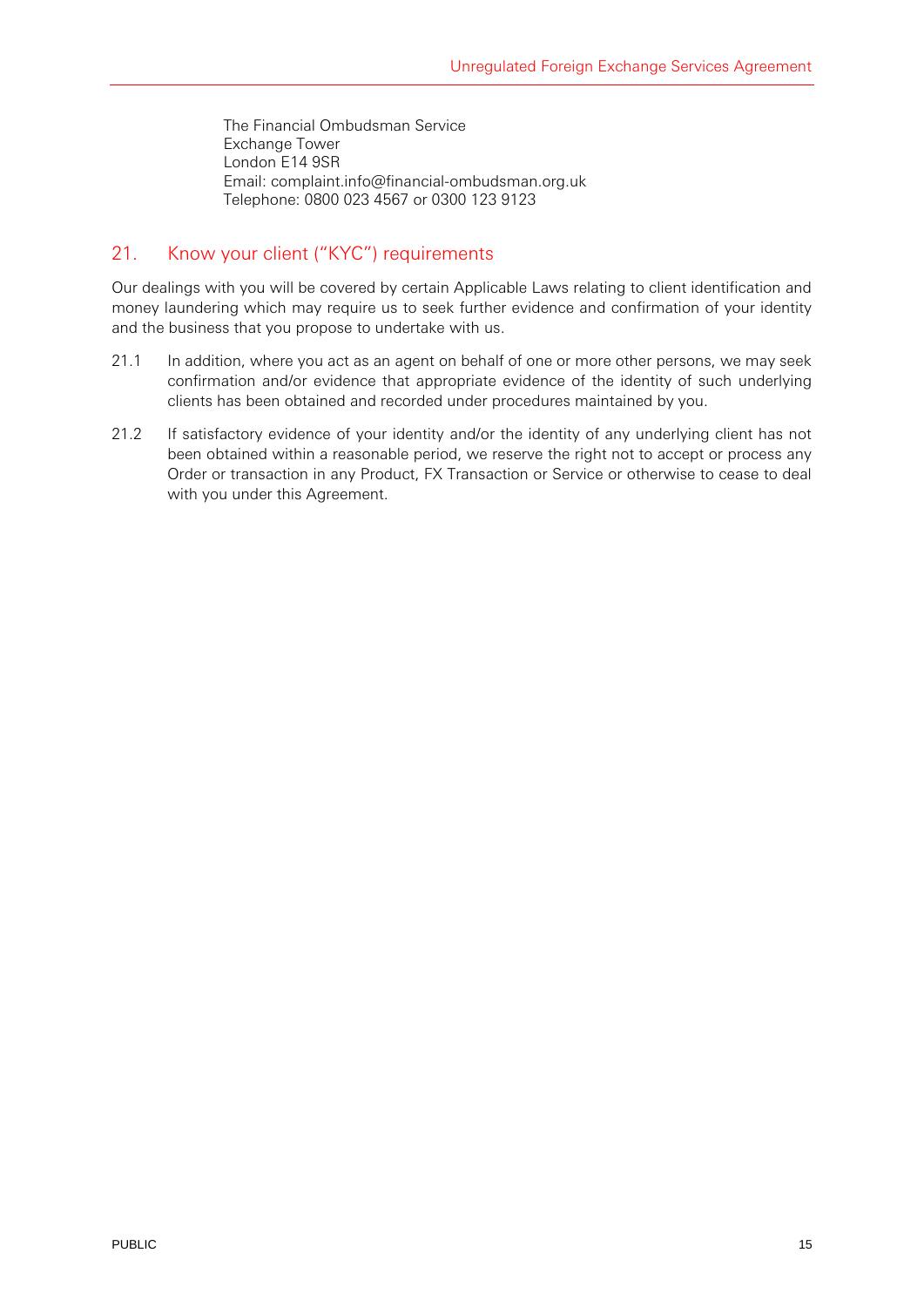# Part 4 – General provisions

# 22. Termination of FX Transactions

#### Termination upon your request

- 22.1 You may request that we provide you with a quote for terminating an FX Transaction prior to the Settlement Date. Upon receipt of a request to terminate an FX Transaction, we may request further information from you, following which we will either:
	- 22.1.1 indicate that we are unable to provide a quote, or
	- 22.1.2 confirm the price for the relevant termination.
- 22.2 If we provide a quote to you in respect of any such request, it will be available for immediate execution only and we will be under no obligation to make such quote available to you on a continuing basis.
- 22.3 We are not obliged to provide a quote for termination of an FX Transaction and may decline to provide a quote at any time in our absolute discretion. You must therefore be prepared to remain in an FX Transaction until its Settlement Date.
- 22.4 Following receipt of a quote from us to terminate an FX Transaction, it is your responsibility to decide whether you wish to terminate such FX Transaction. If you decide you wish to do so, you may, prior to the expiry of that quote, instruct us to terminate such FX Transaction. An instruction from you to terminate an FX Transaction will be irrevocable and binding on you.
- 22.5 Such terminated FX Transaction will be settled in accordance with Clause 22.6 and you will be responsible for any costs reasonably incurred by us in proceeding with the termination of such FX Transaction in accordance with this Clause 22.5.
- 22.6 Where an FX Transaction is terminated, the Exit Cost will be calculated by us.

"**Exit Cost**" means a termination payment that is owed by you to us or us to you, as the case may be, as a result of the early termination of an FX Transaction.

Following calculation of the Exit Cost, we will inform you of the Exit Cost that is owed by you to us or us to you, as the case may be, because of such termination whereupon such amount shall be due and payable.

Such Exit Cost may differ from the mid-market valuation (the mid-point between the bid price (the price that buyers are willing to pay to purchase such currency) and offer price (the price that sellers are willing to sell such currency)) of the FX Transaction due to factors including, but not limited to, credit-worthiness, market liquidity and timing of execution.

Should you request to terminate an FX Transaction before its Settlement Date (and we have, in our absolute discretion, provided you with a quote to terminate such FX Transaction), it may be that the current rate of exchange available to you as our customer has changed since you originally entered into the FX Transaction, such that the market value of the FX Transaction at the time that you request to terminate it is far less than the value of such FX Transaction at Order. In such circumstances, you would be required to pay a sum, which may be significant, to terminate such FX Transaction which reflects the costs and losses (including,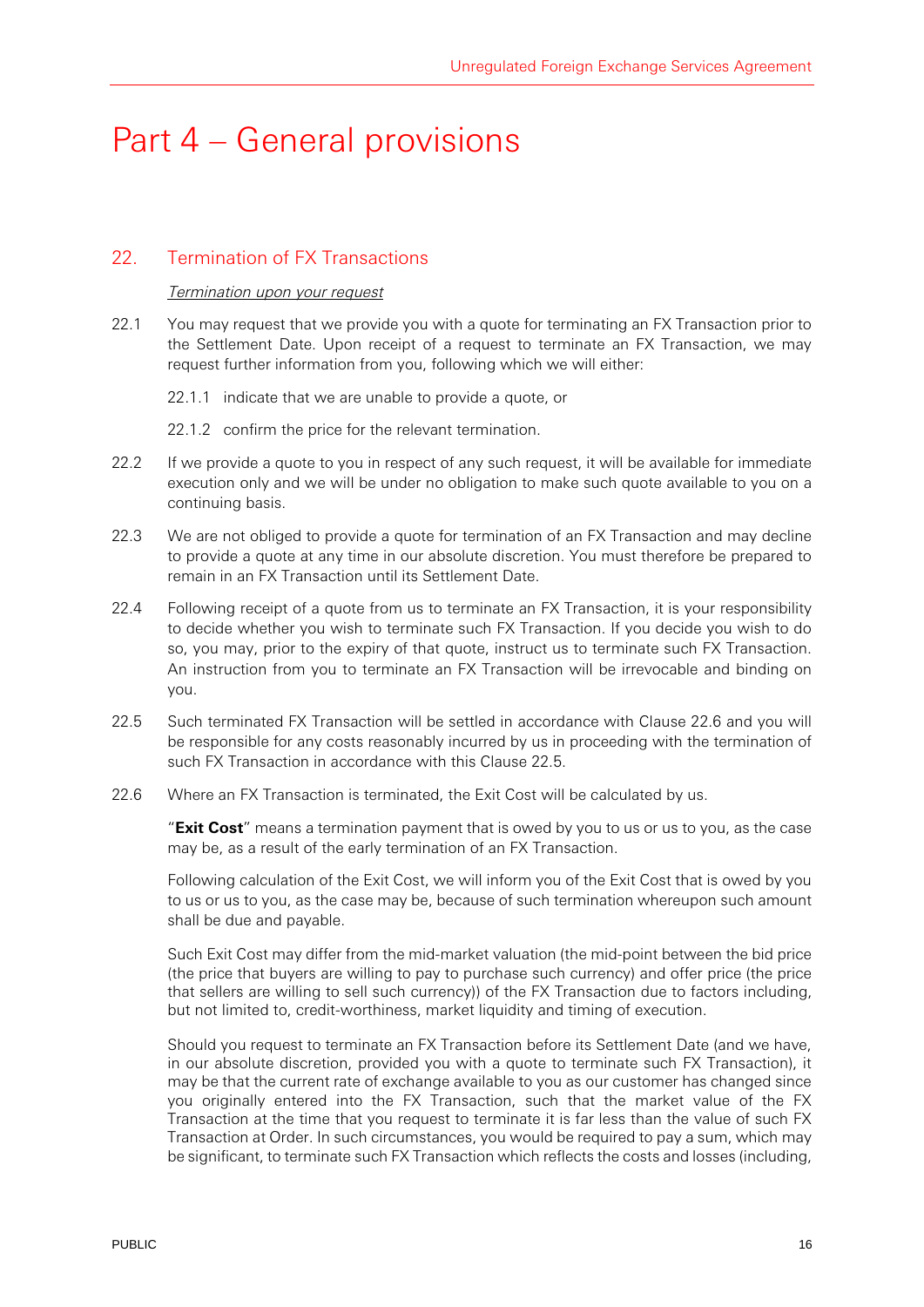but not limited to, any Hedge termination costs) we would incur in terminating your FX Transaction under the then current market conditions as further described below.

- One of the reasons that the Exit Cost could be significant, notwithstanding that no payments may have been made between us under the FX Transaction, is that when entering into an FX Transaction with you, we generally seek to protect ourselves from, inter alia, the risk to us in respect of such FX Transaction due to changes in the rate of exchange between the relevant currencies. We do this by taking one or more positions with one or more third parties and managing these positions from time to time (such position, a "**Hedge**"). A Hedge may be in respect of one FX Transaction with you or any number of our transactions with any number of our clients. If an FX Transaction with you is terminated, we will no longer need to manage such risk in respect of such FX Transaction, so we will need to terminate our Hedge or otherwise adjust our Hedge. When we do so, we will be impacted by market values and other factors, including, but not limited to, the availability of equivalent hedge positions and our own funding costs and creditworthiness, which might cause us to lose money. Where we lose money in such circumstances, we will seek to recover this loss from you as part of the Exit Costs.
- (ii) However, it is possible that we may not make any loss in terminating or adjusting our Hedge and indeed if the rate of exchange between the relevant currencies of an FX Transaction has moved in your favour (your position at such point commonly being referred to as 'in-the-money'), you may receive an exit pay-out from us.
- (iii) The market value of the FX Transaction immediately after execution will be negative even assuming zero movements in the then current rate of exchange available to you as our customer as it reflects an element of our profit margin, Hedging costs and other related Costs and Charges. As with all Exit Costs, you would not need to pay this initial market value to us unless you were to terminate immediately.
- We are unable to predict what the Exit Costs might be in the future, for example, at any particular time that the FX Transaction is terminated. This is because, as further described above, Exit Costs depend on a variety of factors at the time the FX Transaction is terminated. Please speak to us if you would like us to provide further information on the magnitude of Exit Costs.
- 22.7 Following payment of the Exit Cost, no further obligations shall be owed between us in respect of the early terminated FX Transaction.

#### 23. HSBC's recovery of liabilities, losses and costs

- 23.1 Subject to Clause 4.3, any indebtedness or liability incurred by you to HSBC shall, in the absence of express written consent by HSBC to the contrary, be due and payable on demand.
- 23.2 All payments due to us under this Agreement shall be made free from, and without, set-off, withholding, counterclaim or deduction.
- 23.3 Without prejudice to any other right we may have, we may set off any amounts due from you under any FX Transaction or otherwise related to this Agreement against any amounts owed by us to you, whether or not such obligations are arising under this Agreement, present or contingent and irrespective of the currency of such obligation. If the obligations are in different currencies, we may convert either obligation at its then prevailing selling spot rate of exchange.
- 23.4 Without prejudice and in addition to any general lien, right of set-off or other similar rights which HSBC may be entitled to exercise over any of your FX Transactions, monies or other property, your monies or other property shall be subject to a general lien in HSBC's favour,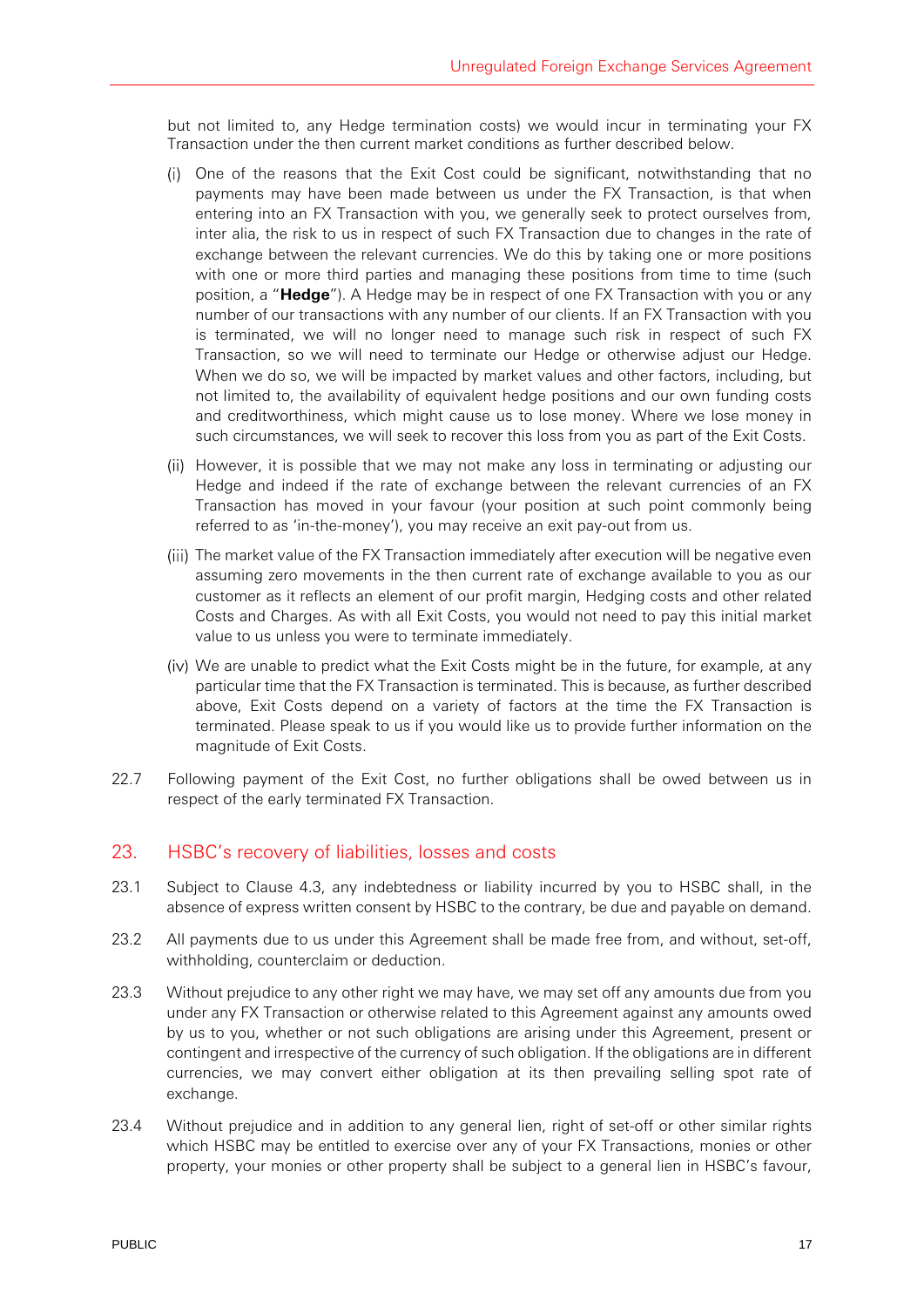insofar as there remain any outstanding amounts due from you to HSBC in relation to liabilities arising under this Agreement.

- 23.5 If you default in paying any amount by the Settlement Date, HSBC shall be entitled (but only so far as consistent with the rules of the FCA) on such date to pay to the credit of, or as the case may be, debit to any account or accounts of yours with HSBC (or another member of the HSBC Group) the amount in question, together with any applicable interest (determined under Clause 11.6) and with or without the application of set-off in Clause 23.3, in the appropriate currency or, at HSBC's option, the equivalent thereof (at current market rates determined by us in our sole discretion) in any other currency or currencies in which any balance on such account or accounts may then be denominated.
- 23.6 In addition to HSBC's rights in Clause 23.3, HSBC shall have the right (but only so far as consistent with the rules of the FCA) at any time without notice to set off and/or combine and/or consolidate all or any of your accounts maintained with HSBC (or another member of the HSBC Group) in such manner as HSBC may determine.
- 23.7 Subject to Clause 24.1, you agree to indemnify us against all losses, costs and demands arising directly or indirectly from the provision of the Services hereunder, except to the extent that such losses, costs and demands are due directly to our or any of our directors', officers', employees' or agents' negligence, fraud or wilful default.
- 23.8 Nothing in this Clause 23 restricts our ability to take legal or other action to recover the debts caused by the non-payment of amounts due to us by you, whether under this Agreement or otherwise.

#### 24. HSBC's limitation of liability

- 24.1 Nothing in this Agreement will exclude or limit any duty or liability that we may have to you under the FCA or the PRA rules or other regulatory requirements, or that applicable law does not allow to be excluded or limited.
- 24.2 Neither HSBC nor any of our directors, officers, employees or agents accepts any liability for any loss, costs, taxes or expenses suffered or incurred by you as a result of, or in connection with, the provision of the Services hereunder by us unless, and then only to the extent that, such loss, costs, taxes or expenses are incurred directly by you and are caused by proven negligence, fraud or wilful default on the part of HSBC or its directors, officers, employees or agents in the provision of such Services.
- 24.3 Where HSBC fails to take any action which in our opinion would breach a regulatory requirement or market practice, HSBC will not be liable to you.
- 24.4 In respect of any losses arising from any cause beyond our reasonable control and the effect of which is beyond our control to avoid or, any losses that we could not reasonably foresee when provided an instruction which we act upon, HSBC will not be liable to you.
- 24.5 In respect of any loss or damage to the extent that such loss or damage is indirect, consequential or special, HSBC will not be liable to you. This means that we will not be liable for various types of losses, including loss of: business, goodwill, opportunity, anticipated saving, or profit.

#### 25. Representations and warranties

25.1 You represent, warrant and undertake to us on the date that you enter into this Agreement and on each date that you place an Order or enter into an FX Transaction that: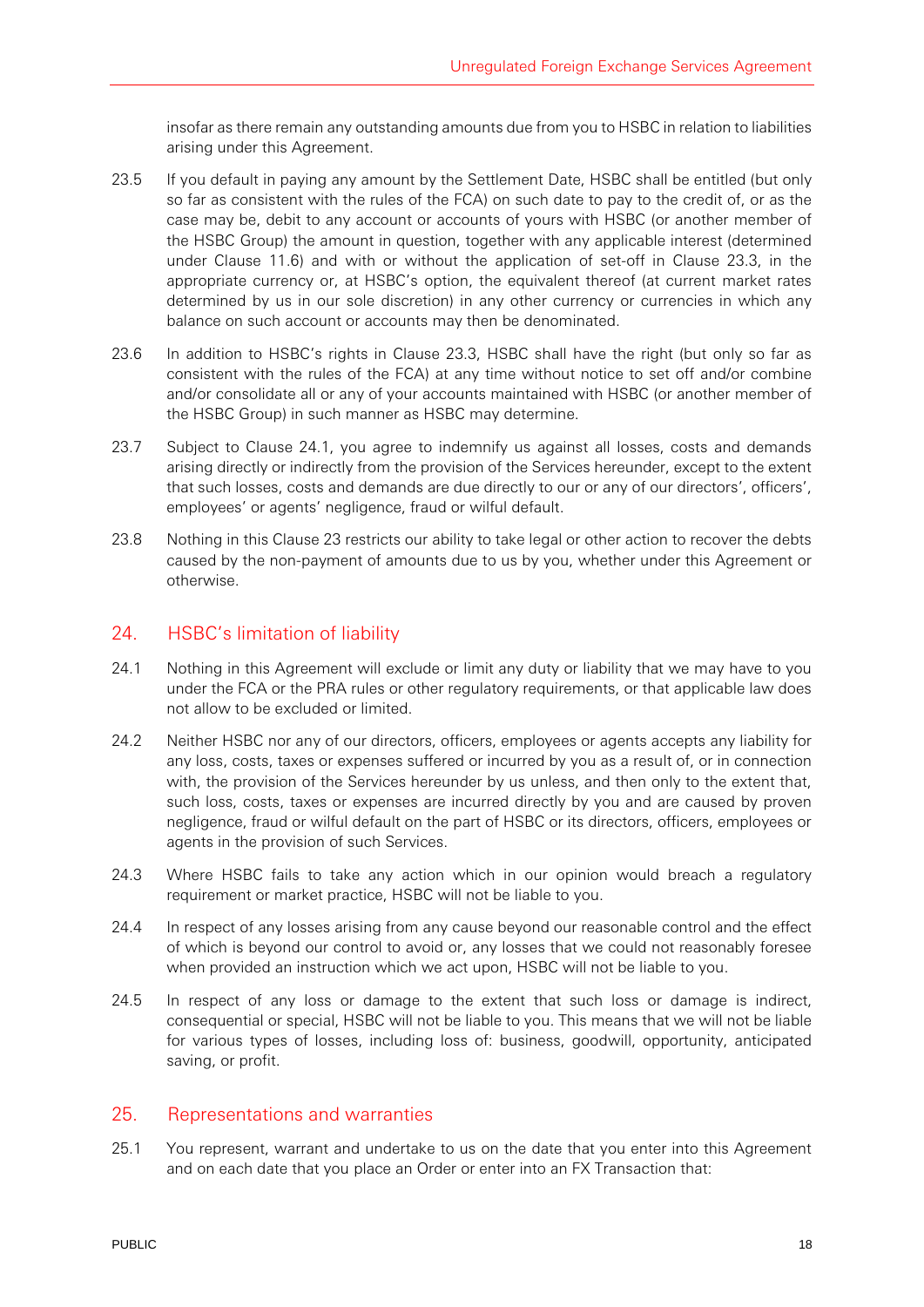- 25.1.1 you are entering into this Agreement and placing an Order or entering into an FX Transaction as principal and, in respect of forward exchange contracts:
	- (i) not for investment or speculative purposes, and
	- in order to facilitate payment for identifiable goods, services or direct investment.

For further information as to what this means, please speak to your usual HSBC representative or refer to the FCA published guidance on this in the FCA's Policy Statement 17/14 on Markets in Financial Instruments Directive II Implementation – Policy Statement II, Pages 475 to 492 of the Conduct, Perimeter Guidance and Miscellaneous Provisions (MIFID 2) Instrument 2017 and Q31B-Q31O therein which includes examples, available from the following website: http://www.gbm.hsbc.com/financial-regulation/market-structure/mifid or such other website as notified to you by us.

- 25.1.2 you have taken into account and understand and accept the various risks associated with FX Transactions, including those set out in Clause 26.1,
- 25.1.3 you understand that, unless we agree otherwise, we are offering execution only Services pursuant to this Agreement and you have made your own independent decision to enter into this Agreement, place an Order or enter into an FX Transaction, including, but not limited to, whether an FX Transaction is suitable for you and whether an FX Transaction is appropriate or proper for your purposes, and you are not relying on any communication from us (oral or written) as investment advice or as a recommendation to place an Order or enter into any such FX Transaction under this Agreement,
- 25.1.4 all information provided by you or on behalf of you to us is true, accurate and not misleading and you will notify us as soon as possible in the event that there is a change to such information,
- 25.1.5 you have, and will comply with, all the necessary consents, licences and authorisations and powers to enter into and perform your obligations under this Agreement and in respect of each Order or FX Transaction, and you have taken all necessary actions to authorise such execution and performance,
- 25.1.6 you will, on demand by HSBC, deliver to HSBC copies of (or evidence of) any relevant consents and compliance with Applicable Laws and regulations as HSBC may reasonably require from time to time,
- 25.1.7 if you are an individual, you have reached the age of 18 years old and have full capacity to enter into this Agreement, to place an Order or enter into an FX Transaction, and
- 25.1.8 if you have separate legal personality, you are duly constituted or organised and validly existing and in good standing under the laws of England.

#### 26. Your acknowledgements

26.1 In deciding whether to place an Order or enter into an FX Transaction pursuant to this Agreement, you acknowledge that you have considered and accepted that foreign exchange transactions carry risks, including, but not limited to, those set out below: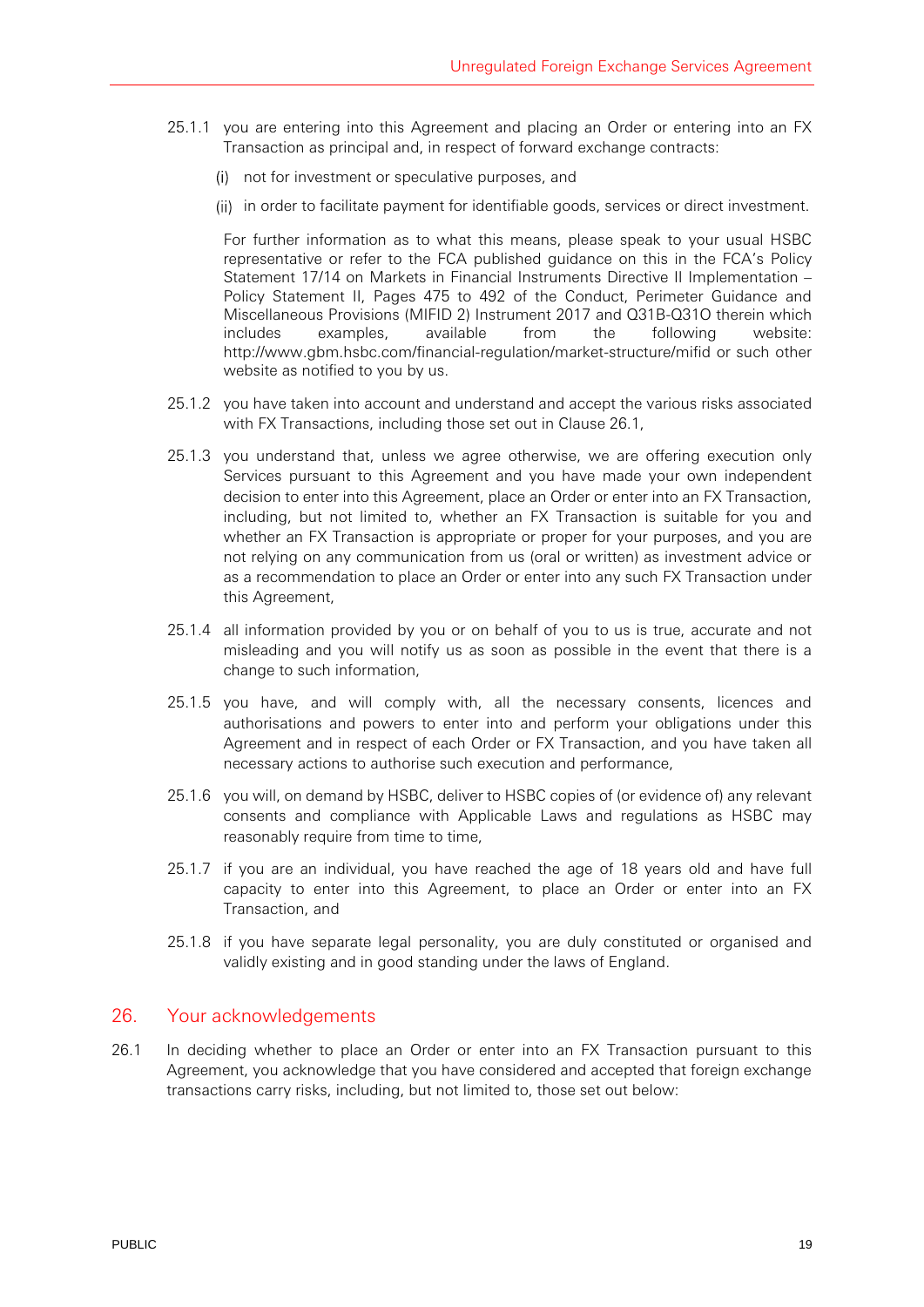#### 26.1.1 Credit risk:

FX Transactions entered into between you and us under this Agreement are on a principal to principal basis and are therefore subject to the risk that we fail to perform our obligations to you under this Agreement.

#### 26.1.2 Market risk:

The performance and valuation of FX Transactions linked to foreign exchange rates will fluctuate due to market volatility which may be sudden and large and may be affected by other factors including, but not limited to, economic and political events.

When entering into an FX Transaction to protect yourself from the risk to you due to changes in the rate of exchange between two currencies or, in other words, to hedge an underlying exposure to foreign exchange rate fluctuations, you are responsible for determining the extent and nature of your underlying exposure, and the effectiveness of the FX Transaction as a hedge for such underlying exposure. Any mismatch between the underlying exposure and the FX Transaction may lead to under-hedging or over-hedging and a resultant exposure to changes in the rate of exchange between two currencies or, in other words, having an underlying exposure to foreign exchange rate fluctuations.

As markets in FX Transactions are subject to unforeseen fluctuations, it may be that at the relevant Settlement Date, the market rate is more favourable than the rate of exchange agreed between you and us for a particular Order. You will nevertheless be bound by the terms of such Order. Where you have placed an Order, we will not be liable to you where market conditions prevent us from executing such Order.

26.1.3 Illiquidity:

Where we accept an Order in relation to currencies that are or become illiquid, it is possible that execution or settlement of such FX Transaction will be affected by such illiquidity. In some cases, it may not be possible to execute or settle an FX Transaction in accordance with an Order.

While you may request that we provide you with a quote for terminating an FX Transaction, we are not obliged to provide a quote and may decline to provide a quote at any time in our absolute discretion. You must therefore be prepared to remain in an FX Transaction until its Settlement Date.

# 27. Netting of payment obligations

If on any date, amounts would otherwise be payable in the same currency by you to us, and by us to you in respect of two or more FX Transactions, then, on such date, your obligation and our obligation to make payments of any such amount will be automatically satisfied and discharged and, if applicable, replaced by an obligation upon the Party by which the larger amount would have been payable to pay to the other Party the excess of the larger amount over the smaller amount.

#### 28. Redenomination

If a currency relevant to an FX Transaction is withdrawn or redenominated into another currency, we may replace the currency affected by such event with the replacement currency and make such adjustments to the rate of exchange, in each case as determined by us, and you shall pay us the amount of any costs reasonably incurred by us in securing a sufficient amount of the replacement currency in the market, which shall be by reference to then prevailing market rates.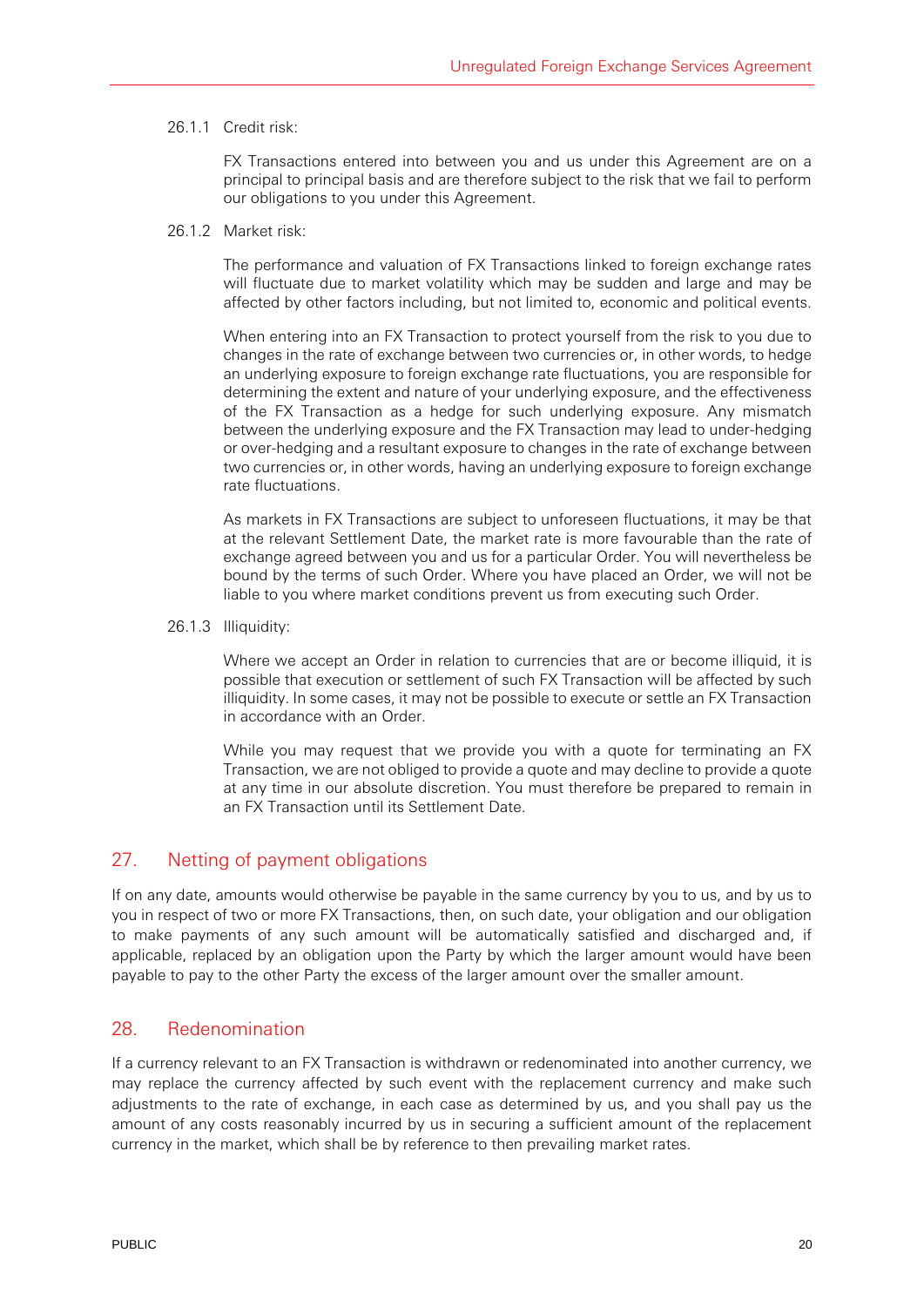#### 29. Variation

HSBC may at any time vary or qualify any one or more of the terms of this Agreement by written notice to you in good time before such variation or qualification where it is practicable to do so. Such revised terms will become effective on the date specified in such notice and shall apply to FX Transactions entered into after the effective date specified in such notice (unless otherwise required by law or regulation) and by continuing to enter into FX Transactions you are agreeing to any such variation, supplement or qualification.

#### 30. Transfer and assignment

#### 30.1 General:

- 30.1.1 You may not transfer or assign any of your rights or obligations under this Agreement without the prior written consent of HSBC.
- 30.1.2 Subject to Clause 30.2, HSBC may not transfer or assign any of its rights or obligations under this Agreement without your prior written consent.
- 30.2 Transfer within the HSBC Group:
	- 30.2.1 HSBC may, at any time, transfer all or any part of its rights and/or obligations under this Agreement to a Transferee if it has given you reasonable notice of the transfer (unless it is impracticable to give you such notice).
	- 30.2.2 Upon the effective date of the transfer as set out in the notice (or otherwise where it was impracticable to give you such notice):
		- (i) the rights and/or obligations of you and HSBC shall be transferred to the Transferee and you and HSBC will be released from further obligations to each other, and
		- (ii) you and the Transferee will simultaneously acquire the same rights and assume the same obligations between yourselves as would have been acquired and assumed had the Transferee been an original party hereto instead of HSBC.

#### 31. Contacting us

- 31.1 Communications in relation to this Agreement and the Services under it shall be in English.
- 31.2 Subject to Clause 31.3, you may generally communicate with us as through your usual HSBC representative as follows:
	- 31.2.1 by post, personal delivery or in person at our registered office set out in Clause 5.2,
	- 31.2.2 by telephone, and
	- 31.2.3 where we agree, by email.
- 31.3 Where you are obliged to communicate in writing under this Agreement, you shall do so:
	- 31.3.1 by post or personal delivery to our registered office set out in Clause 5.2, or
	- 31.3.2 where we agree, by sending an email to an email address that we will provide you for the purpose from time to time.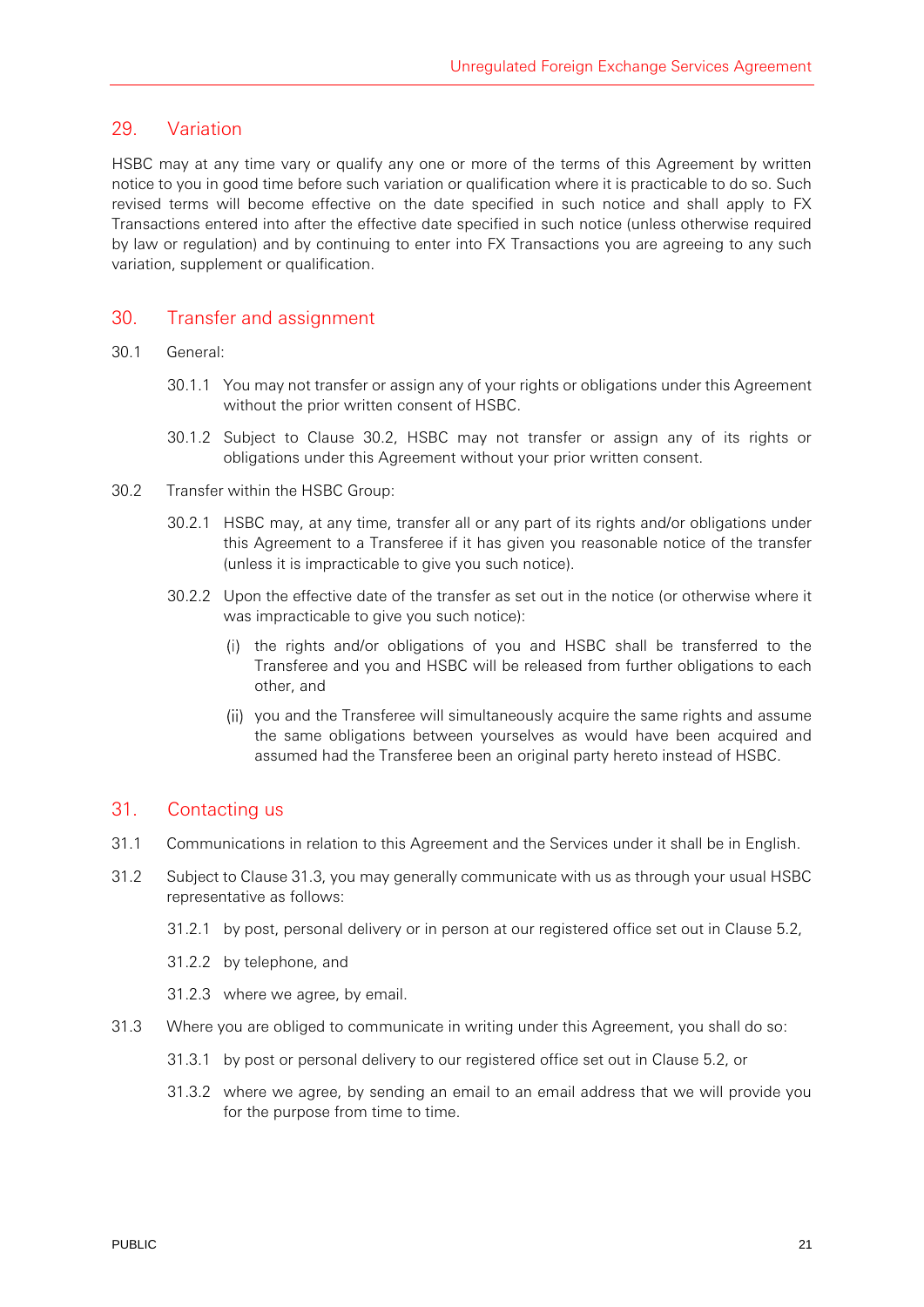#### 31.4 Proving delivery:

In either Party proving service or delivery of the relevant communication, it shall be sufficient to prove that it was correctly addressed and was posted or, where it was delivered otherwise than by post, that it was delivered to the correct address or, where it was sent by electronic means, that it was transmitted to the correct number or email address as last notified by the relevant Party.

#### 32. Provision of information

- 32.1 You agree that we may provide you with certain information disclosures in relation to the Services that we provide to you (whether addressed to you personally or addressed to all or some of our other clients) by way of a durable medium other than paper (such as by way of e-mail or a HSBC website notified to you).
- 32.2 This Agreement is drafted on the basis that you are not a "consumer" as defined in the E-Commerce Directive 2000/31/EC as may be amended from time to time (the "E-Commerce Directive"), (i.e. you are not an individual or, if you are, you are dealing in the course of your trade, business or profession). As a non-consumer, you hereby agree to the fullest extent permissible under the E-Commerce Directive that we shall not be required to make any disclosures or comply with any requirements which would otherwise be required by the E-Commerce Directive.

#### 33. Circumstances outside of HSBC's control

- 33.1 HSBC shall not be in breach of this Agreement if there is, and shall not be liable or have responsibility of any kind for any loss or damage incurred by you as a result of, any total or partial failure, interruption or delay in performance of its duties and obligations occasioned by circumstances outside of HSBC's control.
- 33.2 Such circumstances may include, but are not limited to, any act of God, fire, act of government, state, governmental or supranational body or authority or any investment exchange and/or clearing house, war, civil commotion, terrorism, failure of any computer dealing system, interruptions of power supplies, labour disputes of whatever nature or any other reason (whether or not similar in kind to any of the above) beyond HSBC's control.
- 33.3 Should an event described in Clauses 33.1 or 33.2 occur, HSBC shall have the right to terminate any FX Transaction affected by such event, subject to the terms of any Governing Master Agreement.

#### 34. Illegality

If any provision or term of this Agreement or any part thereof shall become or be declared illegal, invalid or unenforceable for any reason whatsoever, such term, provision or part shall be divisible from this Agreement and shall be deemed to be deleted from this Agreement.

#### 35. No waiver

Our failure or delay in exercising any right, power or privilege in respect of this Agreement will not be presumed to operate as a waiver, and a single or partial exercise of any right, power or privilege will not be presumed to preclude any subsequent or further exercise of that right, power or privilege or exercise of any other right, power or privilege.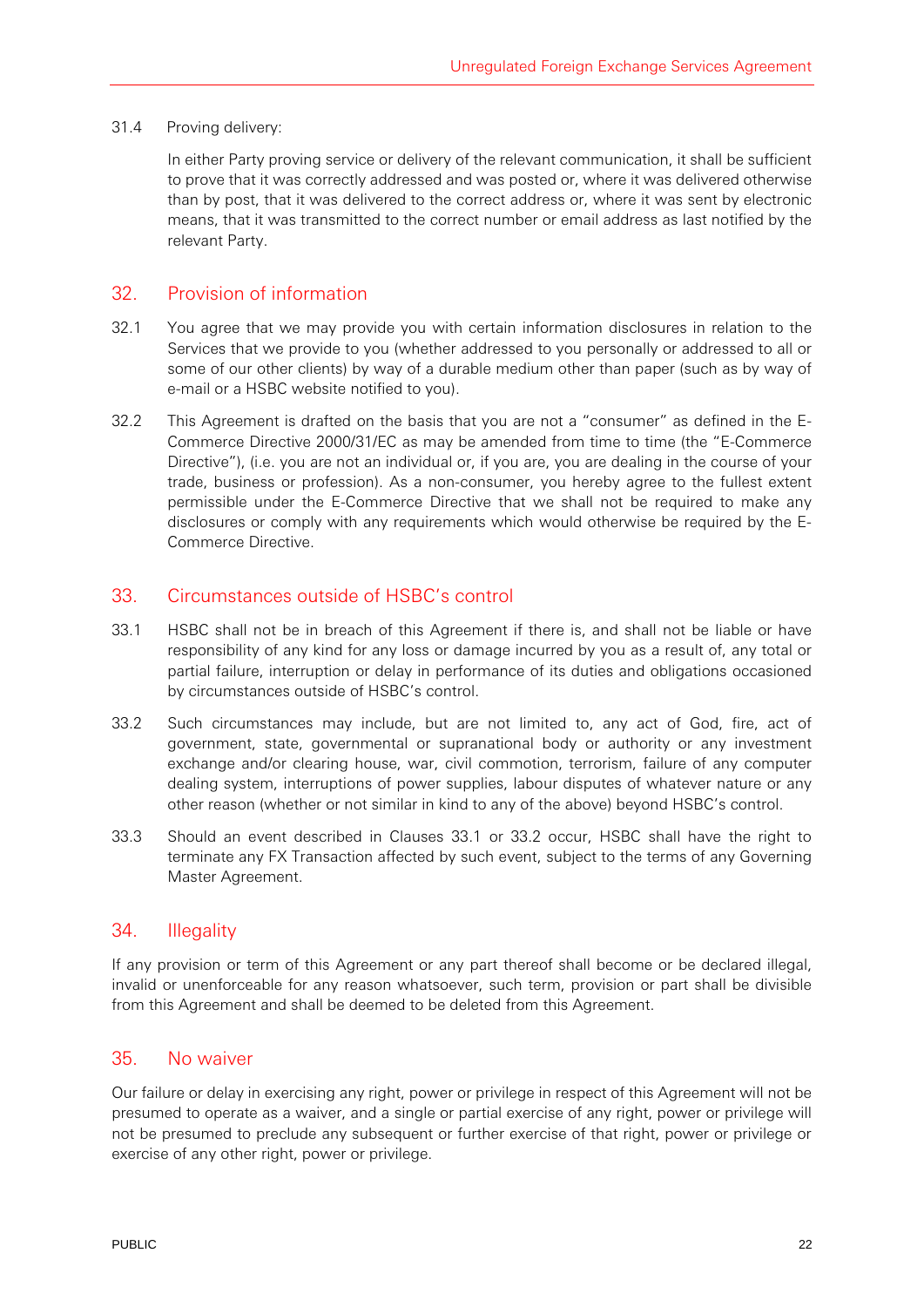#### 36. Rights of third parties

- 36.1 Any company within the HSBC Group may enforce the terms of Clause 23 and Clause 29 in accordance with the provisions of the Contracts (Rights of Third Parties) Act 1999.
- 36.2 Except as provided in Clause 36.1, a Person who is not a Party to this Agreement has no right under the Contracts (Rights of Third Parties) Act 1999 to enforce any term of this Agreement but this does not affect any right or remedy of a third party which exists or is available apart from that Act.
- 36.3 The rights of the Parties to this Agreement to rescind or vary this Agreement are not subject to the consent of any other Person.

#### 37. Rights and remedies

The rights and remedies herein are cumulative and not exclusive of any rights or remedies provided by law.

#### 38. Governing law and jurisdiction

- 38.1 This Agreement, and any non-contractual obligations arising out of or in connection with it, shall be governed by and construed in accordance with English law.
- 38.2 Each of the parties to this Agreement irrevocably agrees that the courts of England shall have exclusive jurisdiction to settle any suit, action or other proceedings relating to this Agreement, and irrevocably submits to the jurisdiction of such courts.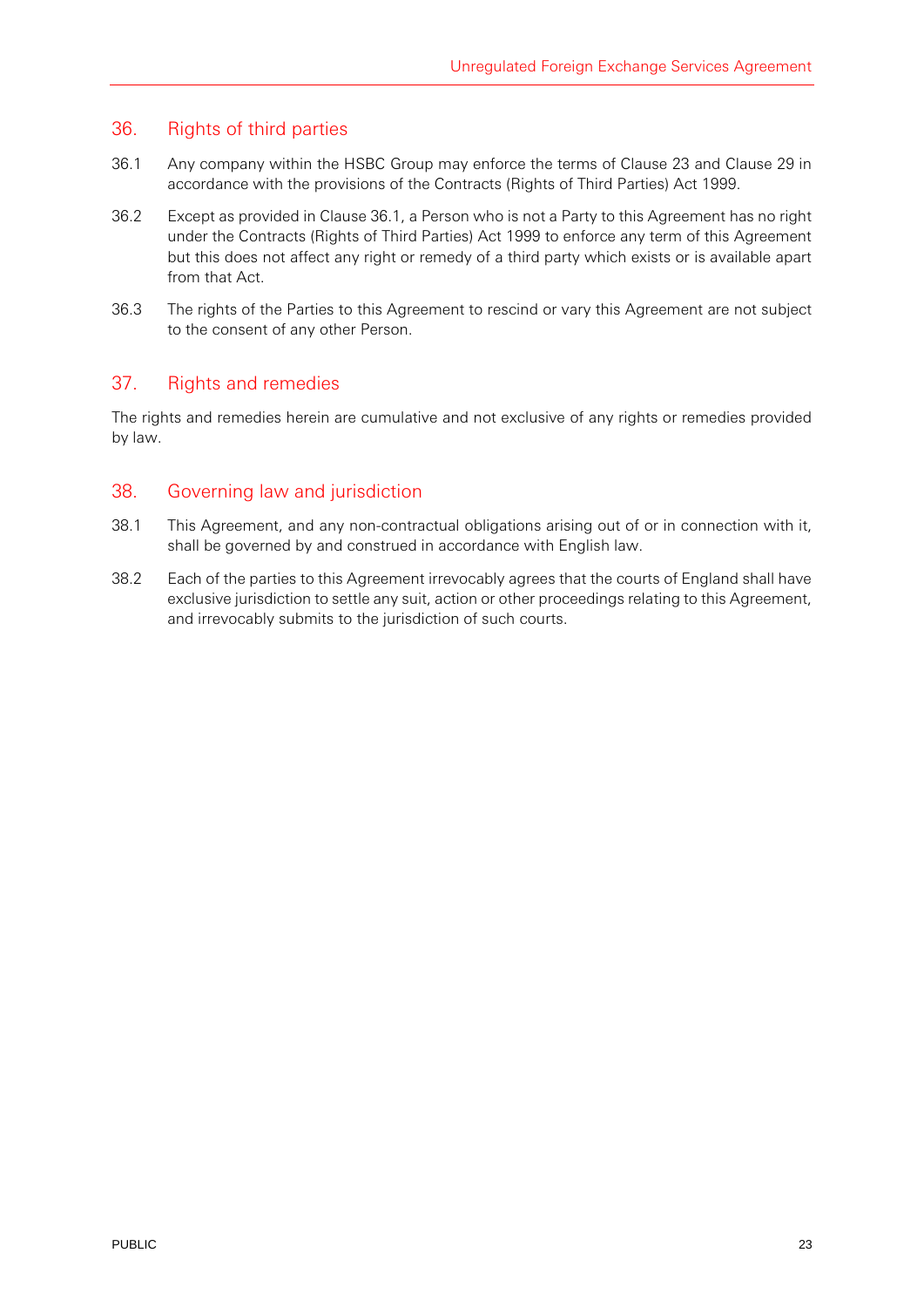# Schedule 1

# **Definitions**

In this Agreement, the following words and expressions shall, unless the context otherwise requires, bear the following meanings given to them:

"**Agreement**" has the meaning given to that term in Clause 1.1,

"**Applicable Law**" means:

- (i) all applicable laws,
- (ii) all applicable regulations and requirements imposed by any competent regulatory, prosecuting, tax or Governmental Authority in any jurisdiction, domestic or foreign (including, without limitation, the FCA rules), or imposed by or arising under the constitution, rules, regulations, bylaws, customs, usages and interpretations of any exchange, trading system, trading venue or organised market on which purchasers and sellers of securities or other investment instruments are brought together, and any clearing house, settlement exchange or other service provided to facilitate clearing and settlement, and
- (iii) any agreement entered into with, or between, any competent regulatory, prosecuting, tax or Governmental Authority in any jurisdiction, domestic or foreign,

"**Authorities**" means any competent regulatory, prosecuting, tax or Governmental Authority in any jurisdiction, domestic or foreign,

"**Client Money Distribution and Transfer Rules**" means the FCA rules which set out the rights of clients for whom a firm holds money under the Client Money Rules in the event that that firm fails,

"**Client Money Rules**" means the rules of the FCA which set out the obligations of a firm when it holds money as a trustee on behalf of a client in connection with the firm's regulated business,

"**Compliance Activity**" means any activity performed by a Connected Company considered to be appropriate, acting reasonably, to meet Compliance Obligations relating to or in connection with the detection, investigation and prevention of Financial Crime, international and national guidance, relevant HSBC procedures and/or the direction of any public, regulatory or industry body relevant to any member of the HSBC Group,

"**Compliance Obligation**" means obligations of a Connected Company to comply with: (a) any applicable local or foreign statute, law, regulation, ordinance, rule, judgment, decree, voluntary code, directive, sanctions regime, court order or international guidance and HSBC's mandatory policies or procedures, (b) any demand from Authorities or reporting, regulatory trade reporting, disclosure or other obligations under law or (c) any Applicable Law or internal policies requiring HSBC to verify the identity of its customers,

"**Confidential Information**" has the meaning given to that term in Clause 18.2,

"**Conflicts of Interest Policy**" means a policy we maintain setting out the circumstances which may constitute or may give rise to a conflict of interest, the procedures we will follow and the measures we will adopt to prevent or manage such conflicts,

"**Connected Company**" means HSBC Holdings plc and, from time to time, any subsidiary thereof (as defined in section 1159 of the Companies Act 2006) or affiliated company thereof (as defined in the FCA rules) and (a) agents of any such Person, and (b) direct or indirect third party service providers of any of the foregoing Persons,

"**Costs and Charges**" means costs and charges in relation to FX Transactions and our Services (including, where relevant, broker commissions, taxes, settlement and other fees),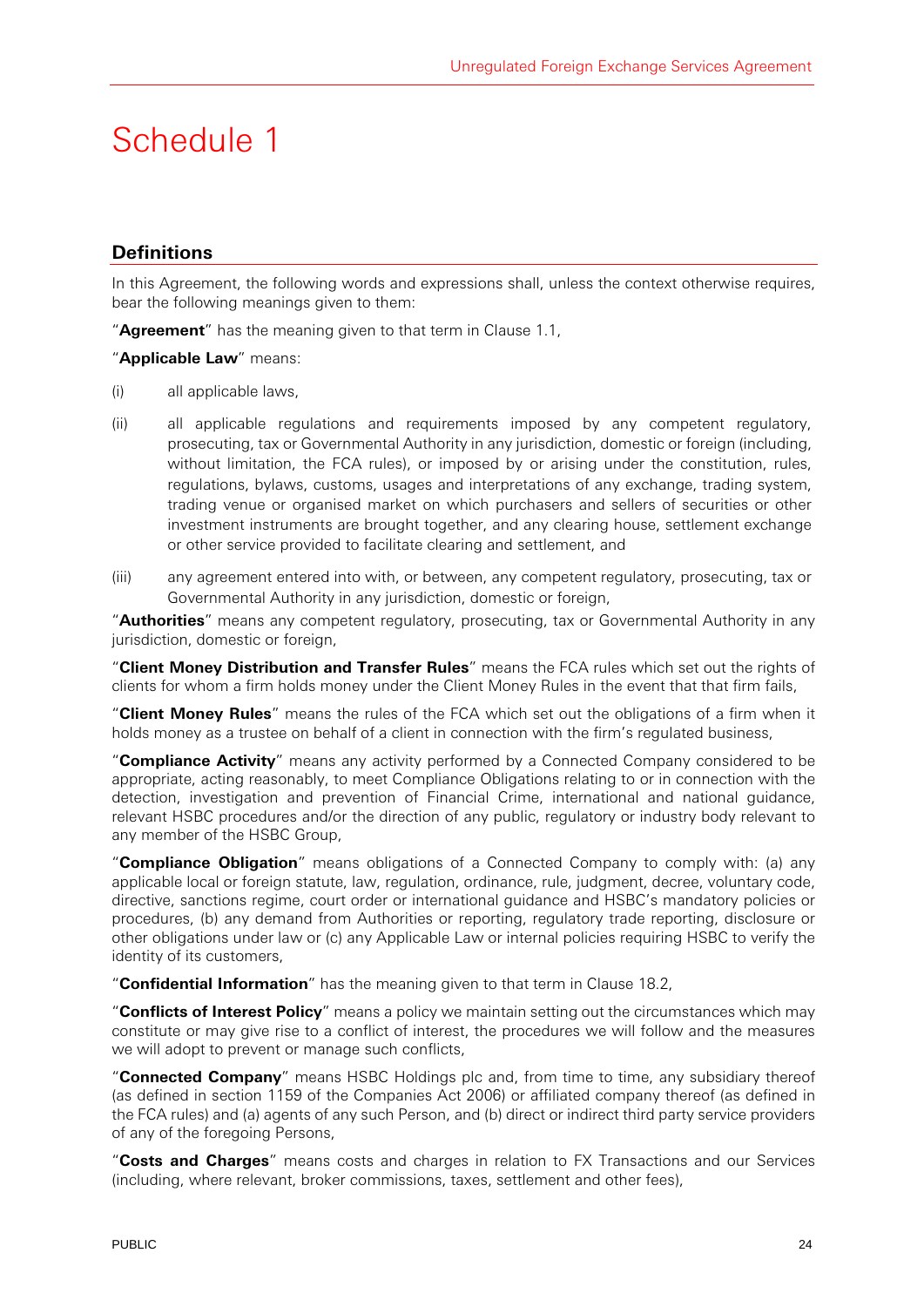"**CRD Credit Institution**" has the meaning given to it under the FCA rules, but in broad terms it is a company which is established in the European Union and whose business is to take deposits and to make loans, most banks (including HSBC) are CRD credit institutions,

"**Evolve Terms**" has the meaning given to that term in Clause 1.2,

"**Exit Costs**" has the meaning given to that term in Clause 22.6,

"**FCA**" means the United Kingdom Financial Conduct Authority, or any successor regulator, which may regulate the provision of HSBC's Services under this Agreement,

"**FCA rules**" or "**rules of the FCA**" means the rules, regulations and procedures of the FCA in force from time to time,

"**Fiduciary Duty**" means any duty where a financial institution holds, manages, oversees or has responsibilities for assets for a third party that involves a legal and/or regulatory duty to act with the highest standard of care and with utmost good faith. A fiduciary must make decisions and act in the best interests of the third parties and must place the wants and needs of the third party first, above the needs of the fiduciary,

"**Financial Crime**" means money laundering, terrorist financing, bribery, corruption, tax evasion, fraud, evasion of economic or trade sanctions, and/or violations, or attempts to circumvent or violate any laws or regulations relating to these matters,

"**FSCS**" means the Financial Services Compensation Scheme,

"**FX Transactions**" means FX spot and FX forward or flexible delivery transactions entered into by you (a) which are not for investment or speculative purposes, and (b) in order to facilitate payment for identifiable goods, Services or direct investment,

"**Governmental Authority**" means the government of any jurisdiction, or any political subdivision thereof, whether provincial, state or local, and any department, ministry, agency, instrumentality, authority, body, court, central bank or other entity lawfully exercising executive, legislative, judicial, taxing, regulatory or administrative powers or functions of or pertaining to government,

"**Governing Master Agreement**" has the meaning given to that term in Clause 9,

"**Hedge**" has the meaning given to that term in Clause 22.6,

"**HSBC**" means HSBC Bank plc,

"**HSBC Group**" means the group of companies, the ultimate holding company of which is HSBC Holdings plc,

"**Infrastructure Provider**" means any third party providing shared market infrastructure necessary for a party to perform its obligations under this Agreement including any communications, clearing, settlement or payment system, or intermediary or correspondent bank,

"**ISDA Form**" has the meaning given to that term in Clause 9.2,

"**ISDA Master Agreement**" has the meaning given to that term in Clause 9.2,

"**OFAC**" means the Office of Foreign Assets Control of the US Department of the Treasury,

"**Order**" means any order, including any indication of interest, response to a request for quote, bid, offer or instruction or request from you or any person who is, or is believed in good faith to be, a person designated or authorised by you to give instructions or requests to execute FX Transactions.

"**Party**" means a party to this Agreement,

"**Person**" means an individual, firm, company, corporation, government, state or agency of a state or any association, trust, joint venture, consortium or partnership,

"**PRA**" means the United Kingdom Prudential Regulation Authority or any successor regulator which may regulate the provision of HSBC's Services under this Agreement,

"**Purposes**" has the meaning given to that term in Clause 18.4,

"**Relevant Bail-In Protocol**" has the meaning given to that term in Clause 9.3.2,

"**Relevant Jurisdiction**" has the meaning given to that term in Clause 9.3,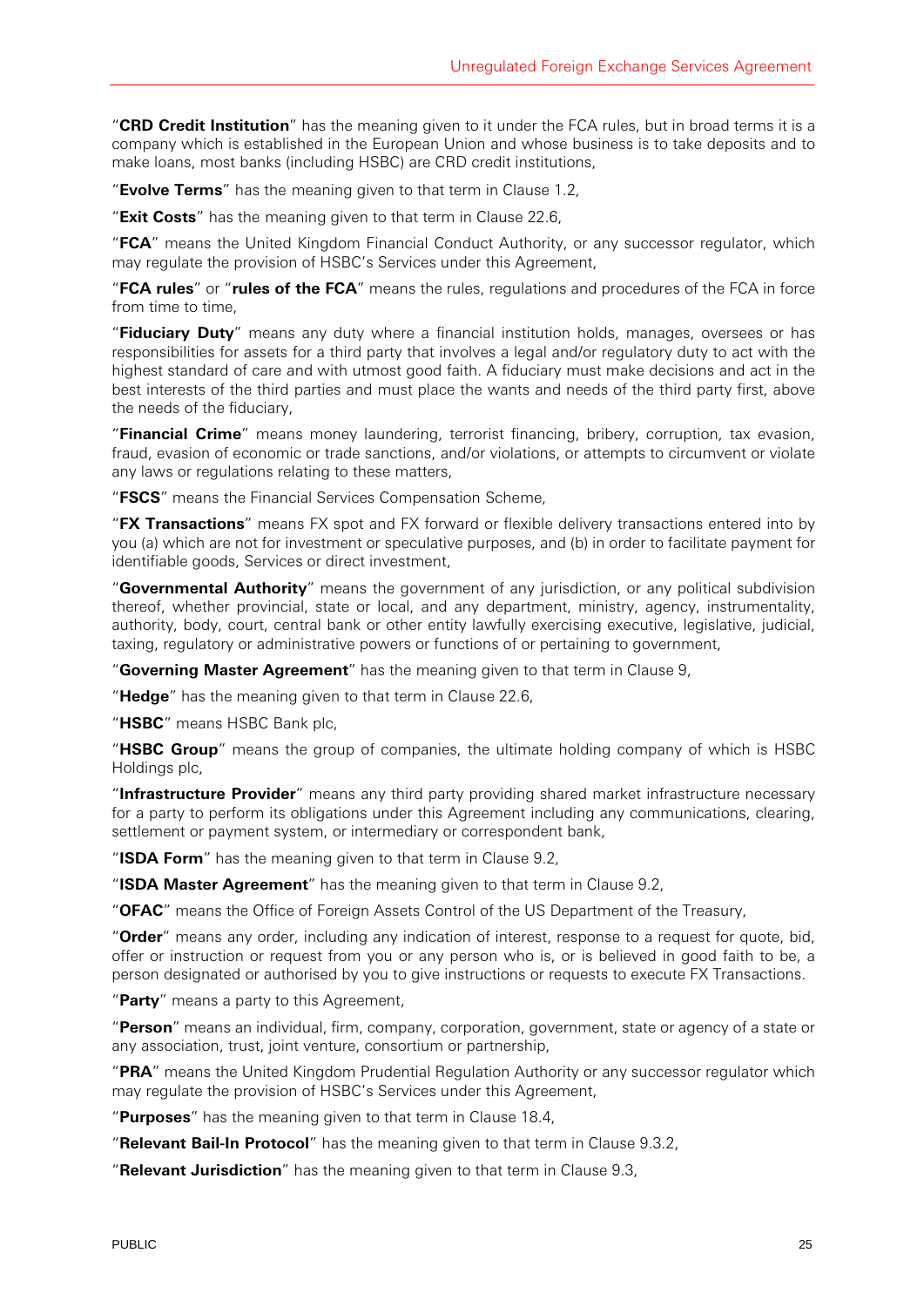"**Relevant Requirements**" means, in respect of HSBC, HSBC's legal and regulatory obligations, any request of a public or regulatory authority or pursuant to internal policies applicable to HSBC in relation to the prevention of fraud, money laundering, terrorism or other criminal activities or the provision of financial and other Services to sanctioned persons,

"**Sanctions**" means the sanctions laws, regulations, embargoes or restrictive measures administered, enacted or enforced by any of the Sanctions Authorities,

#### "**Sanctions Authorities**" means:

- (i) the United States of America,
- (ii) the United Nations,
- (iii) the European Union,
- (iv) the United Kingdom,
- (v) Hong Kong,
- (vi) the jurisdiction of your incorporation or establishment, or
- (vii) the respective Governmental Authorities of any of the foregoing, including, without limitation, OFAC, the US Department of State and Her Majesty's Treasury,

"**Services**" means HSBC dealing in relation to FX Transactions with you in accordance with Applicable Law.

"**Settlement Date**" means the agreed payment date,

"**Transaction**" has the meaning given to that term in Clause 9.2,

"**Transferee**" means any entity within the same group as HSBC, to whom HSBC transfers all or any part of its rights and/or obligations under this Agreement,

"**we**", "**us**" or "**HSBC**" means HSBC Bank plc, acting through its Global Markets business, and

"**you**" means the person or persons entering into this Agreement in their capacity as clients of HSBC.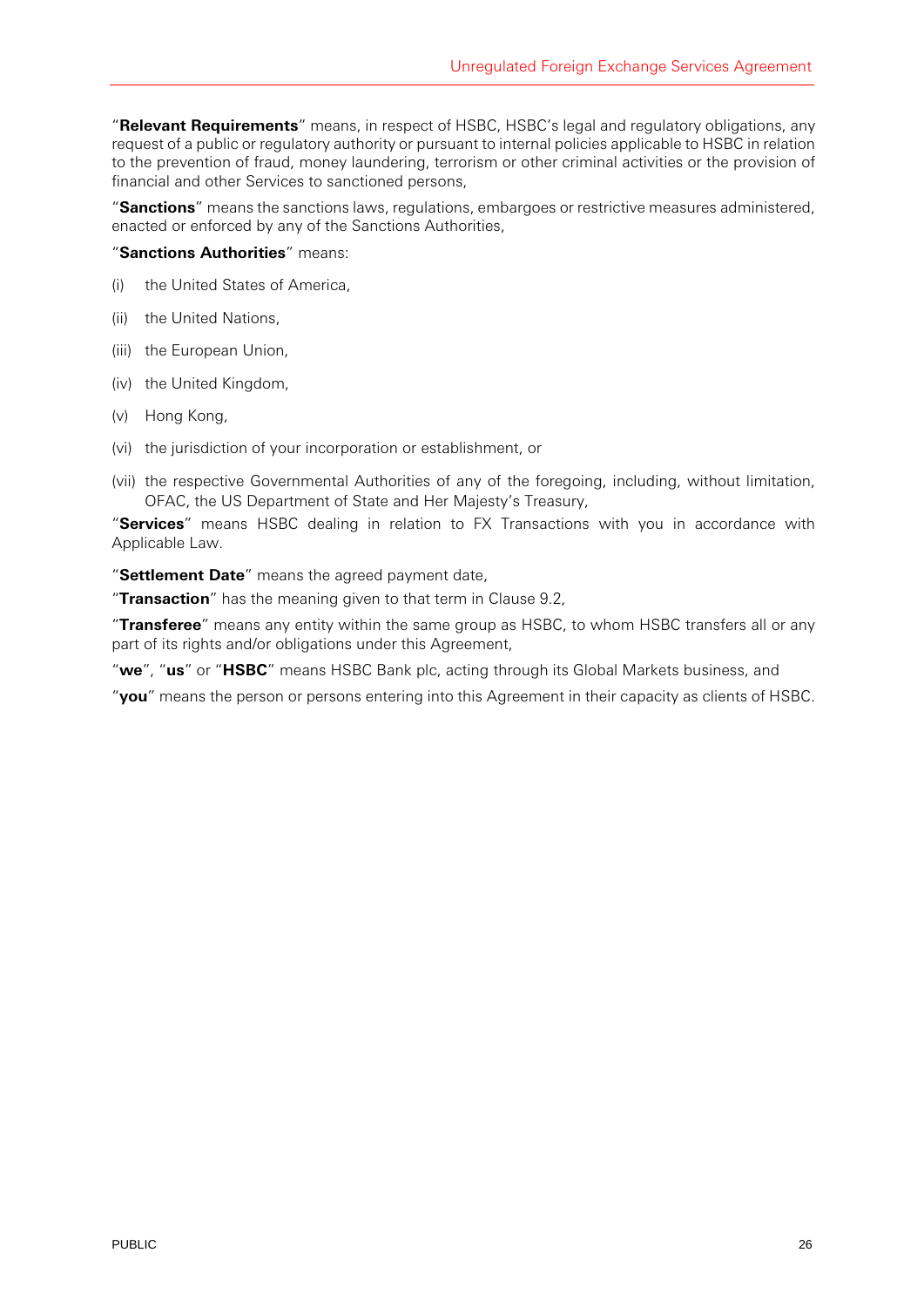# Schedule 2

### **Disclosures**

The disclosures below contain general information relating to FX Transactions and certain Orders, and is included in this Schedule 2 for your general information and discussion purposes only. Please contact your usual HSBC representative if you have any questions on the disclosures in this Schedule 2.

The information below is provided to you on a strictly non-advised basis and does not constitute a personal recommendation or a solicitation of any FX Transaction, and has been prepared without taking account of your objectives, financial situation or needs. You may therefore wish to obtain independent financial advice.

#### **General Information on FX Transactions**

**Spot foreign exchange contract**. The purchase or sale of a specified amount of a specified currency at the current rate of exchange available to you as our customer, to be delivered on the Settlement Date. The Settlement Date for most major currencies is two business days after the FX Transaction is entered into. It is possible to have a Settlement Date on the same day or next day, subject to availability and currency cut-off times. In such circumstances, the quote that we provide you with for such spot foreign exchange contract will take account of an adjustment based on the funding costs of the relevant currencies.

To provide you with a quote for a spot foreign exchange contract, we will need to know the amount and the currencies that you would like to buy or sell.

**Forward exchange contract**. The purchase or sale of a specified amount of a specified currency at an agreed rate of exchange to be delivered on an agreed future Settlement Date, which will be more than two business days after entering into the FX Transaction. The quote that we provide you with for such forward exchange contract will be based on the current rate of exchange available to you as our customer plus or minus a forward adjustment based on the interest rate differential of the relevant currencies.

To provide you with a quote for a forward exchange contract, we will need to know the amount and the currencies that you would like to buy or sell and the proposed Settlement Date.

**Flexible delivery forward exchange contract**. The purchase or sale of a specified amount of a specified currency at an agreed rate of exchange to be delivered on one or more Settlement Date(s) falling within an agreed period which will be more than two business days but less than 12 calendar months after entering into the FX Transaction. Periods in excess of 12 calendar months may be possible, subject to additional credit and/or legal terms. Please contact your usual HSBC representative to discuss how we can accommodate your requirements.

To provide you with a quote for a flexible delivery forward contract, we will need to know the amount and the currencies that you would like to buy or sell and the proposed period during which you would like the Settlement Date(s) to take place.

Once we have executed your Order for a flexible delivery forward contract, you will need to inform us of the Settlement Date(s) during the agreed period on which you would like to take delivery of the specified amount of the specified currency.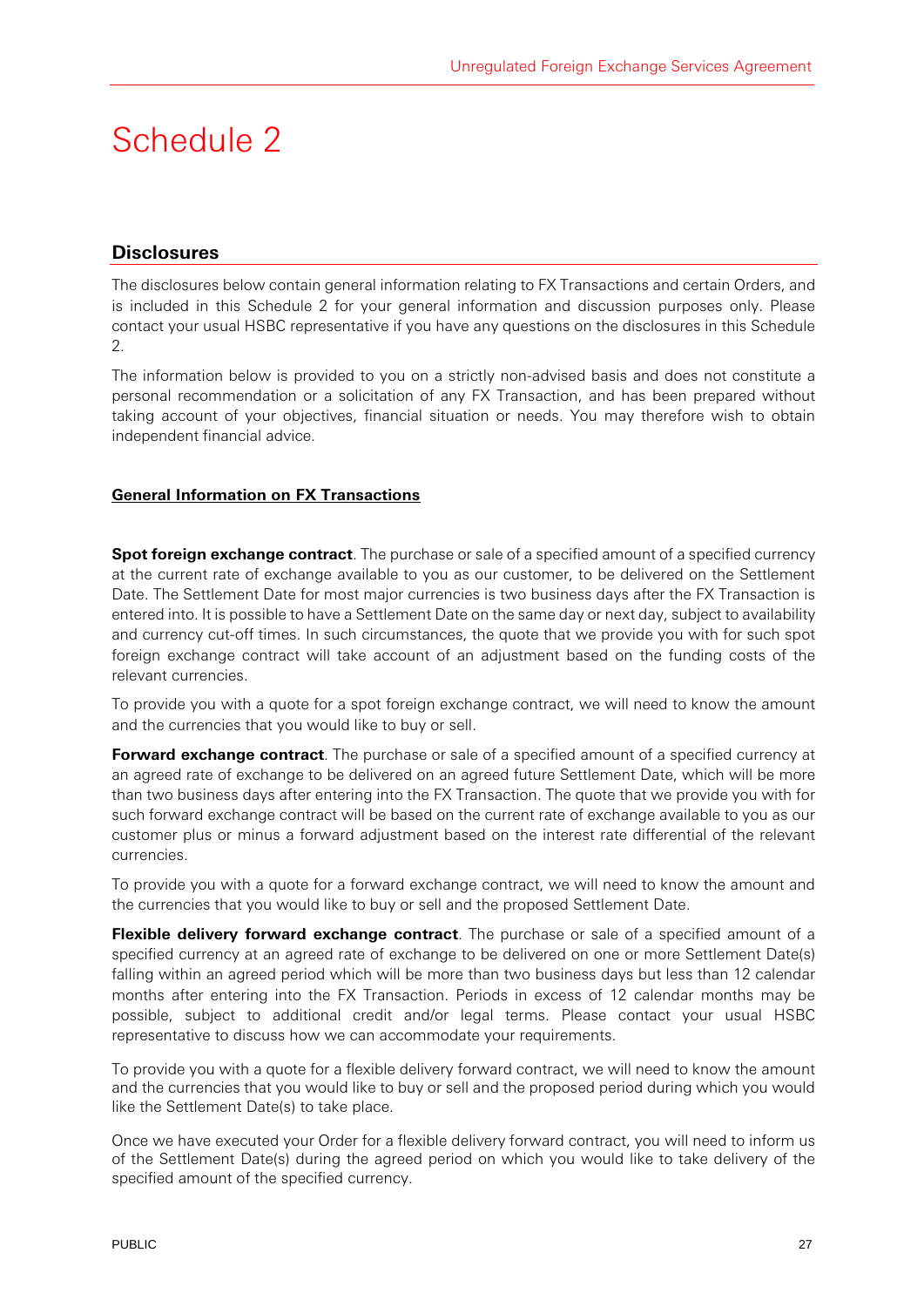#### **General Information on Certain Types of Orders**

The example Orders below are not exhaustive. Please contact your usual HSBC representative to discuss other types of Orders.

**Take-profit order**. An instruction for the purchase or sale of a specified amount of a specified currency at a specified rate of exchange, which is better than the current market rate of exchange at the time of such instruction. Subject to market conditions and regulatory constraints, we will attempt to execute your order on a reasonable endeavours basis.

To provide an instruction for a take-profit order, you will need to tell us the amount and the currencies that you would like to buy and sell and the rate of exchange at which you would like us to execute such order.

You should be aware that it may not be possible to execute a take-profit order at the agreed rate of exchange, whether in whole or in part. In such circumstances, we will use reasonable endeavours to execute as much of your order as is reasonably practicable at the agreed rate, which may result in your order being only partially filled or not filled at all.

**Stop-loss order**. An instruction for the sale or purchase of a specified amount of a specified currency at a specified rate of exchange, which is worse than the current market rate of exchange at the time of such instruction. Subject to market conditions and regulatory constraints, we will attempt to execute your order on a reasonable endeavours basis.

To provide an instruction for a stop-loss order, you will need to tell us the amount and the currencies that you would like to buy or sell and the rate of exchange at which you would like us to execute such order.

You should be aware that it may not be possible to execute a stop-loss order at the agreed rate of exchange, whether in whole or in part. In such circumstances, we will use reasonable endeavours to execute such order as close as reasonably practicable to the agreed rate, but you should be aware that such rate of exchange could be considerably worse than the agreed rate of exchange.